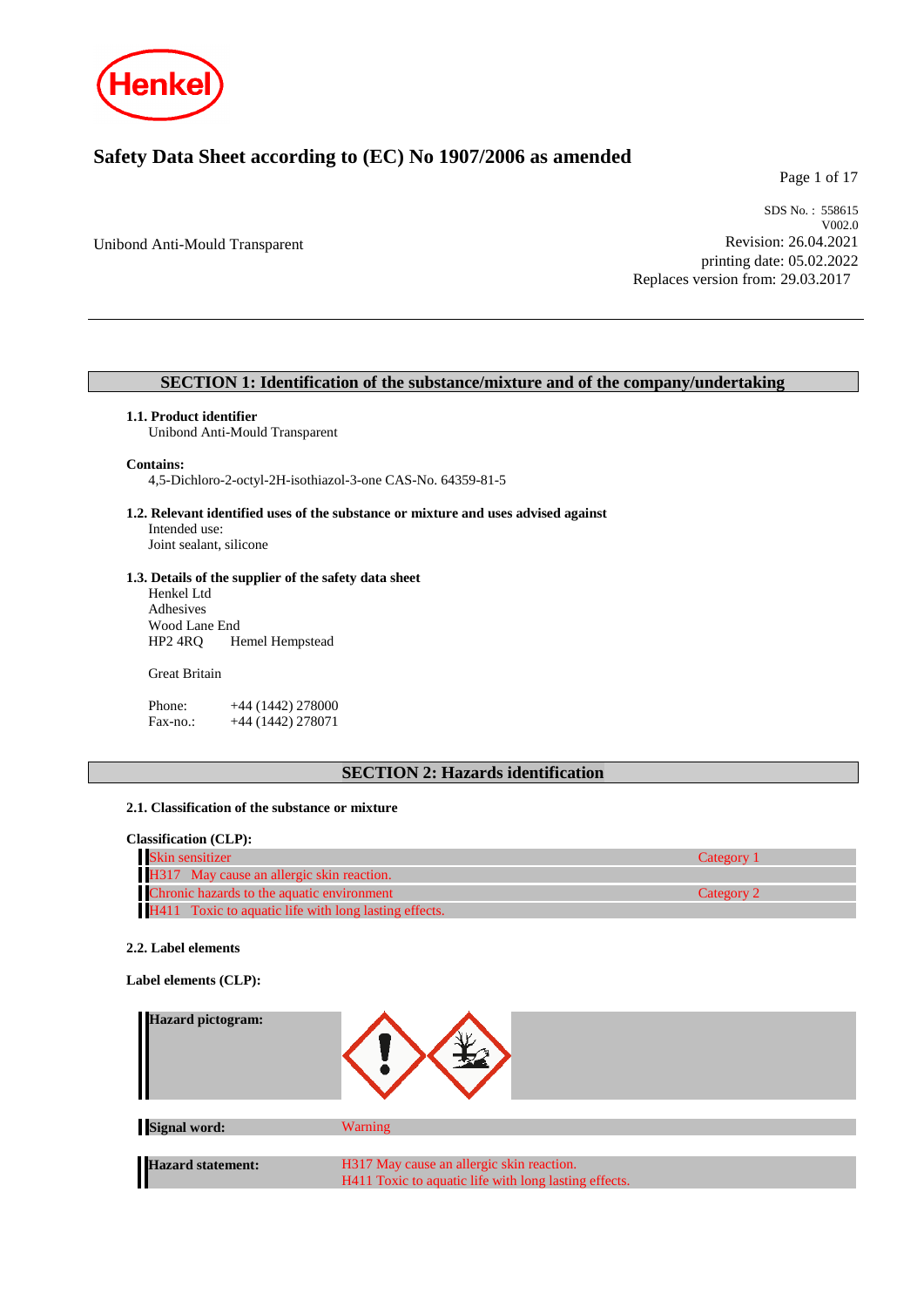| Precautionary statement:<br>Francisco Statement<br>Statement:<br>The Statement:<br>The Statement:<br>The Statement:<br>The Statement:<br>The Statement:<br>The Statement:<br>The Statement:<br>The Statement:<br>The Statement:<br>The Statement:<br>The | P102 Keep out of reach of children.                                        |
|----------------------------------------------------------------------------------------------------------------------------------------------------------------------------------------------------------------------------------------------------------|----------------------------------------------------------------------------|
|                                                                                                                                                                                                                                                          | P101 If medical advice is needed, have product container or label at hand. |
|                                                                                                                                                                                                                                                          | P273 Avoid release to the environment.                                     |
|                                                                                                                                                                                                                                                          | P <sub>280</sub> Wear protective gloves.                                   |
|                                                                                                                                                                                                                                                          | P302+P352 IF ON SKIN: Wash with plenty of soap and water.                  |
|                                                                                                                                                                                                                                                          | P501 Dispose of contents/container in accordance with national regulation. |

### **2.3. Other hazards**

Evolves acetic acid during cure. This mixture contains components considered to be either persistent, bioaccumulative and toxic (PBT), or very persistent and very bioaccumulative (vPvB).

# **SECTION 3: Composition/information on ingredients**

#### **3.1. Substances**

**General chemical description:**

1-Component silicone joint sealant, acetate-curing (acidic) **Base substances of preparation:** Silicone emulsion

#### **Declaration of the ingredients according to CLP (EC) No 1272/2008:**

| <b>Hazardous</b> components<br>CAS-No.                                                         | <b>EC</b> Number<br><b>REACH-Reg No.</b> | content                                          | <b>Classification</b>                                                                                                                                                                                                                                               |
|------------------------------------------------------------------------------------------------|------------------------------------------|--------------------------------------------------|---------------------------------------------------------------------------------------------------------------------------------------------------------------------------------------------------------------------------------------------------------------------|
| Hydrocarbons, C15-C20, n-alkanes,<br>isoalkanes, cyclics, $< 0.03\%$ aromatics<br>1335203-17-2 | 01-2119827000-58                         | 10-20%                                           | Asp. Tox. 1<br>H304                                                                                                                                                                                                                                                 |
| Hydrocarbons, C14-C18, n-alkanes,<br>isoalkanes, cyclics, <2% aromatics<br>1174522-18-9        | 01-2119457736-27                         | $5 < 10\%$                                       | Asp. Tox. 1<br>H304                                                                                                                                                                                                                                                 |
| Titanium dioxide<br>13463-67-7                                                                 | $236 - 675 - 5$<br>01-2119489379-17      | $0.1 < 1\%$                                      | Carc. 2; Inhalation<br>H351                                                                                                                                                                                                                                         |
| octamethylcyclotetrasiloxane<br>556-67-2                                                       | 209-136-7<br>01-2119529238-36            | $0.025 < 0.25 \%$<br>$(0.25\%o - 2.5\%o)$        | Flam. Liq. 3<br>H <sub>226</sub><br>Aquatic Chronic 1<br>H410<br>Repr. 2<br>H361f<br>EU. REACH Candidate List of Substances of<br>Very High Concern for Authorization<br>(SVHC)<br>M factor (Chron Aquat Tox): 10<br>M factor (Chron Aquat Tox): 10                 |
| 4,5-Dichloro-2-octyl-2H-isothiazol-3-one<br>64359-81-5                                         | 264-843-8                                | $0,0025 < 0,025 \%$<br>$(25$ ppm $\leq$ 250 ppm) | Acute Tox. 4; Oral<br>H302<br>Aquatic Acute 1<br>H400<br>Acute Tox. 2; Inhalation<br>H330<br>Eye Dam. 1<br>H318<br>Aquatic Chronic 1<br>H410<br>Skin Sens. 1A<br>H317<br>Skin Corr. 1<br>H314<br>M factor (Acute Aquat Tox): 100 M factor<br>(Chron Aquat Tox): 100 |

**For full text of the H - statements and other abbreviations see section 16 "Other information". Substances without classification may have community workplace exposure limits available.**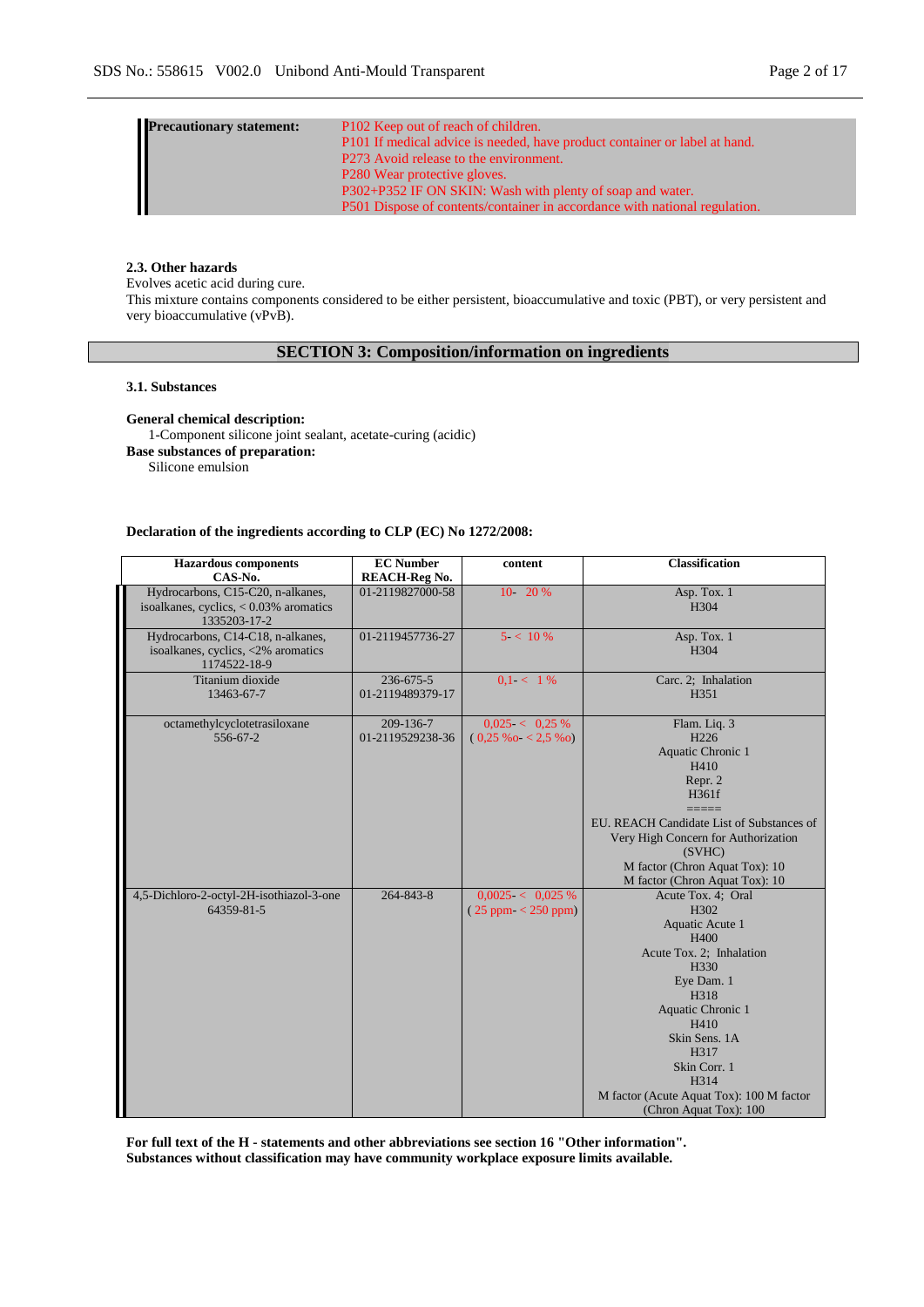### **SECTION 4: First aid measures**

#### **4.1. Description of first aid measures**

#### General information:

In case of adverse health effects seek medical advice.

Inhalation: Move to fresh air, consult doctor if complaint persists.

#### Skin contact:

Rinse with running water and soap. Apply replenishing cream. Change all contaminated clothing. If necessary, see a dermatologist.

#### Eye contact:

Immediately flush eyes with soft jet of water or eye rinse solution for at least 5 minutes. If pains remain (intensive smarting, sensitivity to light, visual disturbance) continue flushing and contact/seek doctor or hospital.

#### Ingestion:

Rinse mouth and throat. Drink 1-2 glasses of water. Seek medical advice.

#### **4.2. Most important symptoms and effects, both acute and delayed**

May cause an allergic skin reaction.

**4.3. Indication of any immediate medical attention and special treatment needed**

See section: Description of first aid measures

# **SECTION 5: Firefighting measures**

# **5.1. Extinguishing media**

**Suitable extinguishing media:** carbon dioxide, foam, powder, water spray jet, fine water spray

#### **Extinguishing media which must not be used for safety reasons:** High pressure waterjet

#### **5.2. Special hazards arising from the substance or mixture**

In the event of a fire, carbon monoxide (CO) and carbon dioxide (CO2) can be released.

#### **5.3. Advice for firefighters**

Wear protective equipment.

Wear self-contained breathing apparatus.

#### **SECTION 6: Accidental release measures**

#### **6.1. Personal precautions, protective equipment and emergency procedures**

Wear protective equipment. Ensure adequate ventilation. Avoid contact with skin and eyes.

#### **6.2. Environmental precautions**

Do not empty into drains / surface water / ground water.

#### **6.3. Methods and material for containment and cleaning up**

#### Remove mechanically. Dispose of contaminated material as waste according to Section 13.

#### **6.4. Reference to other sections**

See advice in section 8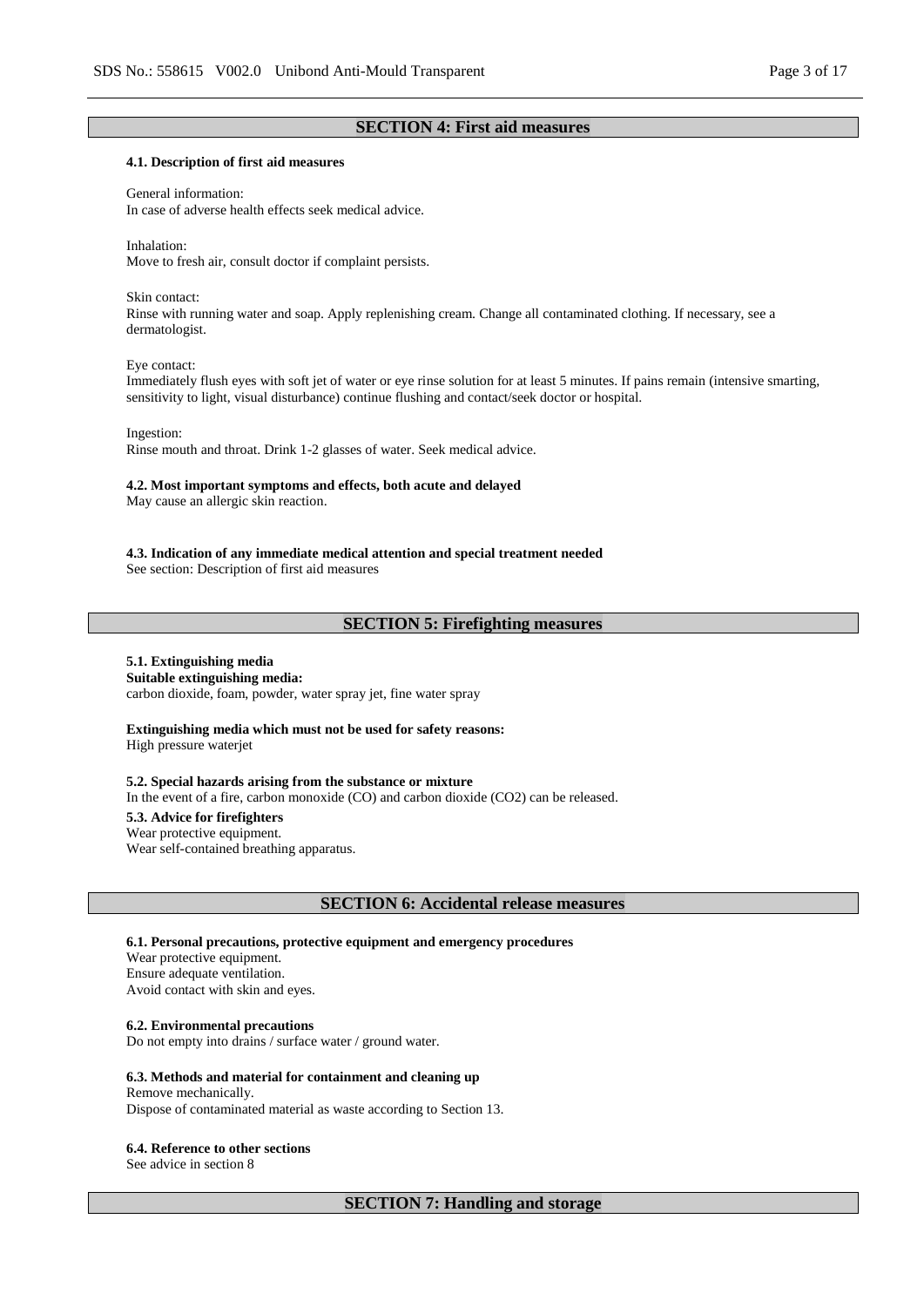#### **7.1. Precautions for safe handling**

Ensure that workrooms are adequately ventilated. Avoid skin and eye contact.

Hygiene measures:

Wash hands before work breaks and after finishing work. Do not eat, drink or smoke while working.

### **7.2. Conditions for safe storage, including any incompatibilities**

Store in sealed original container. Store in a cool, dry place. Temperatures between  $0^{\circ}$ C and  $+ 30^{\circ}$ C Do not store together with food or other consumables (coffee, tea, tobacco, etc.).

**7.3. Specific end use(s)** Joint sealant, silicone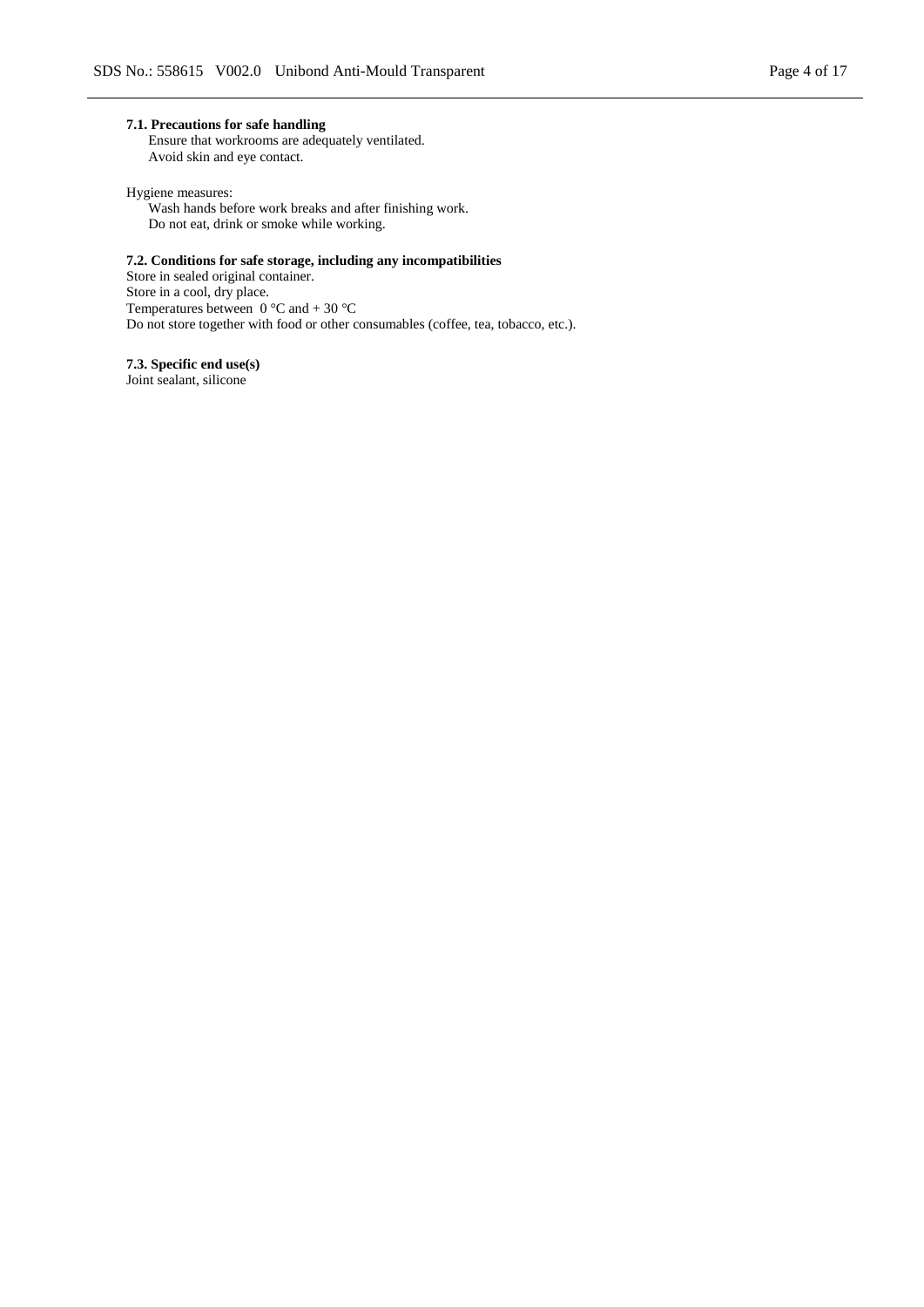# **SECTION 8: Exposure controls/personal protection**

## **8.1. Control parameters**

## **Occupational Exposure Limits**

Valid for

Great Britain

| <b>Ingredient [Regulated substance]</b>                                               | ppm | mg/m <sup>3</sup> | Value type                      | Short term exposure limit<br>category / Remarks | <b>Regulatory list</b> |
|---------------------------------------------------------------------------------------|-----|-------------------|---------------------------------|-------------------------------------------------|------------------------|
| Silicon dioxide<br>112945-52-5<br>[SILICA, AMORPHOUS, INHALABLE<br><b>DUST</b>        |     |                   | Time Weighted Average<br>(TWA): |                                                 | EH40 WEL               |
| Silicon dioxide<br>112945-52-5<br>[SILICA, AMORPHOUS, RESPIRABLE<br><b>DUST</b>       |     | 2,4               | Time Weighted Average<br>(TWA): |                                                 | EH40 WEL               |
| Titanium dioxide<br>13463-67-7<br>[TITANIUM DIOXIDE, RESPIRABLE]                      |     |                   | Time Weighted Average<br>(TWA): |                                                 | EH40 WEL               |
| Titanium dioxide<br>13463-67-7<br><b>[TITANIUM DIOXIDE, TOTAL</b><br><b>INHALABLE</b> |     | 10                | Time Weighted Average<br>(TWA): |                                                 | EH40 WEL               |

## **Occupational Exposure Limits**

Valid for

Ireland

| <b>Ingredient [Regulated substance]</b>                                                                                                                                                                                          | ppm | mg/m <sup>3</sup> | Value type                      | Short term exposure limit<br>category / Remarks                                              | <b>Regulatory list</b> |
|----------------------------------------------------------------------------------------------------------------------------------------------------------------------------------------------------------------------------------|-----|-------------------|---------------------------------|----------------------------------------------------------------------------------------------|------------------------|
| Distillates (petroleum), hydrotreated middle<br>64742-46-7<br><b>IMINERAL OILS THAT HAVE BEEN</b><br><b>USED BEFORE IN INTERNAL</b><br><b>COMBUSTION ENGINES TO</b><br>LUBRICATE AND COOL THE MOVING<br>PARTS WITHIN THE ENGINE] |     |                   | Skin designation:               | Can be absorbed through the<br>skin.                                                         | IR_OEL                 |
| Distillates (petroleum), hydrotreated middle<br>64742-46-7<br><b>IMINERAL OILS THAT HAVE BEEN</b><br><b>USED BEFORE IN INTERNAL</b><br><b>COMBUSTION ENGINES TO</b><br>LUBRICATE AND COOL THE MOVING<br>PARTS WITHIN THE ENGINE] |     |                   |                                 | Included in the regulation but<br>with no data values. See<br>regulation for further details | IR OEL                 |
| Distillates (petroleum), hydrotreated middle<br>64742-46-7<br>[MINERAL OIL PURE, HIGHLY &<br><b>SEVERELY REFINED1</b>                                                                                                            |     | 5                 | Time Weighted Average<br>(TWA): |                                                                                              | IR_OEL                 |
| Silicon dioxide<br>112945-52-5<br>[SILICA, AMORPHOUS]                                                                                                                                                                            |     | 6                 | Time Weighted Average<br>(TWA): |                                                                                              | $IR$ <sup>OEL</sup>    |
| Silicon dioxide<br>112945-52-5<br>[SILICA, AMORPHOUS]                                                                                                                                                                            |     | 2,4               | Time Weighted Average<br>(TWA): |                                                                                              | IR_OEL                 |
| Titanium dioxide<br>13463-67-7<br>[TITANIUM DIOXIDE]                                                                                                                                                                             |     | 10                | Time Weighted Average<br>(TWA): |                                                                                              | IR OEL                 |
| Titanium dioxide<br>13463-67-7<br>[TITANIUM DIOXIDE]                                                                                                                                                                             |     | 4                 | Time Weighted Average<br>(TWA): |                                                                                              | IR OEL                 |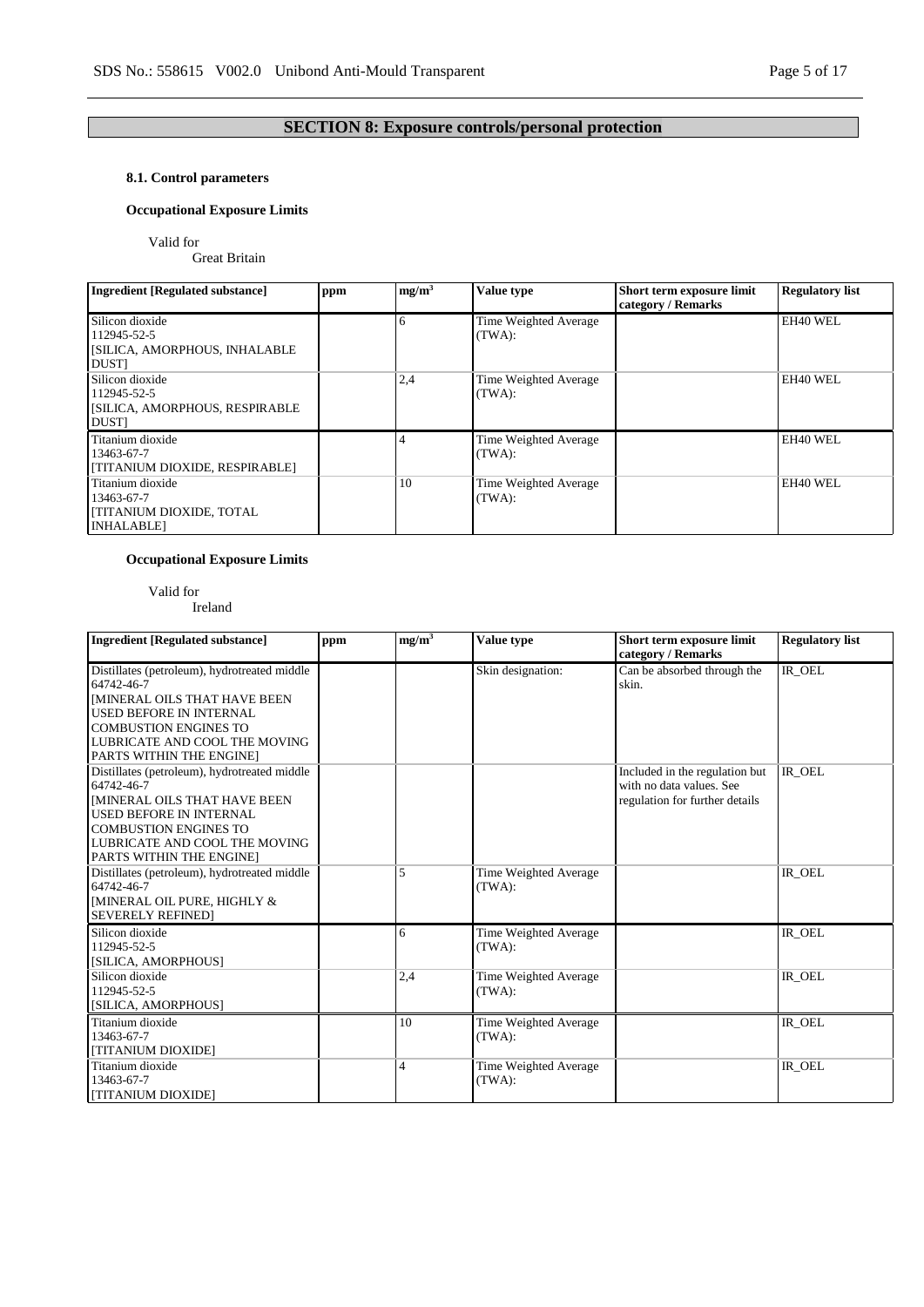# **Predicted No-Effect Concentration (PNEC):**

| Name on list                                           | <b>Environmental</b> Exposure<br><b>Compartment</b> | period | <b>Value</b>      |     |                   |                       | <b>Remarks</b>       |
|--------------------------------------------------------|-----------------------------------------------------|--------|-------------------|-----|-------------------|-----------------------|----------------------|
|                                                        |                                                     |        | mg/l              | ppm | mg/kg             | others                |                      |
| Titanium dioxide                                       | aqua                                                |        |                   |     |                   |                       | no hazard identified |
| 13463-67-7                                             | (freshwater)                                        |        |                   |     |                   |                       |                      |
| Titanium dioxide                                       | aqua (marine                                        |        |                   |     |                   |                       | no hazard identified |
| 13463-67-7                                             | water)                                              |        |                   |     |                   |                       |                      |
| Titanium dioxide                                       | sewage                                              |        |                   |     |                   |                       | no hazard identified |
| 13463-67-7                                             | treatment plant                                     |        |                   |     |                   |                       |                      |
| Titanium dioxide                                       | (STP)<br>sediment                                   |        |                   |     |                   |                       | no hazard identified |
| 13463-67-7                                             | (freshwater)                                        |        |                   |     |                   |                       |                      |
| Titanium dioxide                                       | sediment                                            |        |                   |     |                   |                       | no hazard identified |
| 13463-67-7                                             | (marine water)                                      |        |                   |     |                   |                       |                      |
| Titanium dioxide                                       | Soil                                                |        |                   |     |                   |                       | no hazard identified |
| 13463-67-7                                             |                                                     |        |                   |     |                   |                       |                      |
| Titanium dioxide                                       | Aquatic                                             |        |                   |     |                   |                       | no hazard identified |
| 13463-67-7                                             | (intermit.                                          |        |                   |     |                   |                       |                      |
|                                                        | releases)                                           |        |                   |     |                   |                       |                      |
| Titanium dioxide                                       | Predator                                            |        |                   |     |                   |                       | no hazard identified |
| 13463-67-7                                             |                                                     |        |                   |     |                   |                       |                      |
| Octamethylcyclotetrasiloxane                           | aqua                                                |        | 0,0015            |     |                   |                       |                      |
| 556-67-2                                               | (freshwater)                                        |        | mg/1              |     |                   |                       |                      |
| Octamethylcyclotetrasiloxane                           | aqua (marine                                        |        | 0.00015           |     |                   |                       |                      |
| 556-67-2<br>Octamethylcyclotetrasiloxane               | water)                                              |        | mg/1<br>$10$ mg/l |     |                   |                       |                      |
| 556-67-2                                               | sewage<br>treatment plant                           |        |                   |     |                   |                       |                      |
|                                                        | (STP)                                               |        |                   |     |                   |                       |                      |
| Octamethylcyclotetrasiloxane                           | sediment                                            |        |                   |     | $3 \text{ mg/kg}$ |                       |                      |
| 556-67-2                                               | (freshwater)                                        |        |                   |     |                   |                       |                      |
| Octamethylcyclotetrasiloxane                           | sediment                                            |        |                   |     | $0,3$ mg/kg       |                       |                      |
| 556-67-2                                               | (marine water)                                      |        |                   |     |                   |                       |                      |
| Octamethylcyclotetrasiloxane                           | oral                                                |        |                   |     | 41 mg/kg          |                       |                      |
| 556-67-2                                               |                                                     |        |                   |     |                   |                       |                      |
| Octamethylcyclotetrasiloxane                           | Soil                                                |        |                   |     | $0,54$ mg/kg      |                       |                      |
| 556-67-2                                               |                                                     |        |                   |     |                   |                       |                      |
| 4,5-Dichloro-2-octyl-2H-isothiazol-3-one               | aqua                                                |        | 0.000034          |     |                   |                       |                      |
| 64359-81-5<br>4,5-Dichloro-2-octyl-2H-isothiazol-3-one | (freshwater)                                        |        | mg/1              |     |                   |                       |                      |
| 64359-81-5                                             | aqua (marine<br>water)                              |        |                   |     |                   | $0,0068 \text{ µg}/1$ |                      |
| 4,5-Dichloro-2-octyl-2H-isothiazol-3-one               | sewage                                              |        | $0,064$ mg/l      |     |                   |                       |                      |
| 64359-81-5                                             | treatment plant                                     |        |                   |     |                   |                       |                      |
|                                                        | (STP)                                               |        |                   |     |                   |                       |                      |
| 4,5-Dichloro-2-octyl-2H-isothiazol-3-one               | sediment                                            |        |                   |     | $0,41$ mg/kg      |                       |                      |
| 64359-81-5                                             | (freshwater)                                        |        |                   |     |                   |                       |                      |
| 4,5-Dichloro-2-octyl-2H-isothiazol-3-one               | sediment                                            |        |                   |     | 0,0034            |                       |                      |
| 64359-81-5                                             | (marine water)                                      |        |                   |     | mg/kg             |                       |                      |
| 4,5-Dichloro-2-octyl-2H-isothiazol-3-one               | Soil                                                |        |                   |     | 0.062             |                       |                      |
| 64359-81-5                                             |                                                     |        |                   |     | mg/kg             |                       |                      |
| 4,5-Dichloro-2-octyl-2H-isothiazol-3-one               | oral                                                |        |                   |     | $4,49$ mg/kg      |                       |                      |
| 64359-81-5                                             |                                                     |        |                   |     |                   |                       |                      |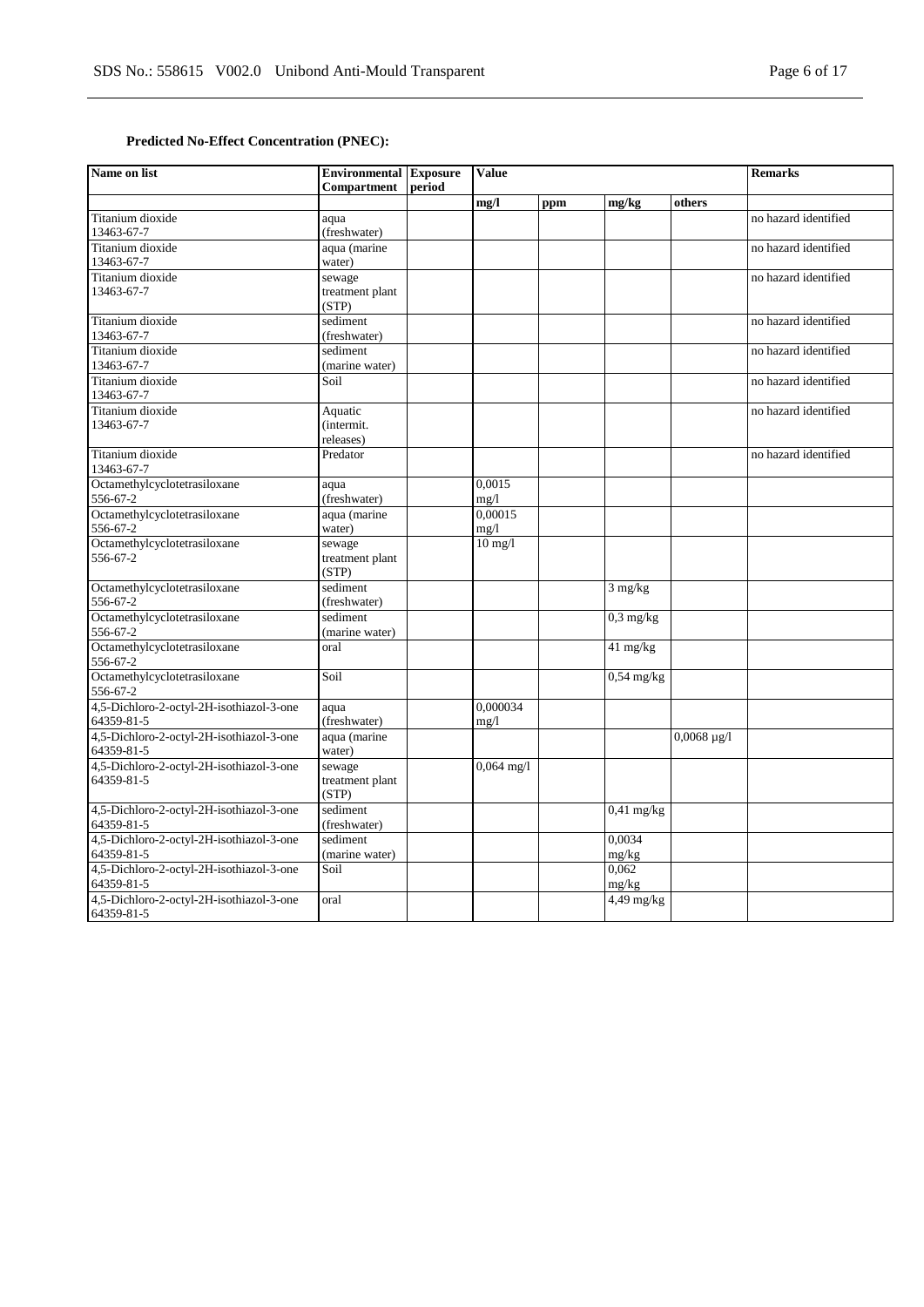#### **Derived No-Effect Level (DNEL):**

| Name on list                             | <b>Application</b><br>Area | <b>Route of</b><br><b>Exposure</b> | <b>Health Effect</b>                               | <b>Exposure</b><br>Time | <b>Value</b>              | <b>Remarks</b> |
|------------------------------------------|----------------------------|------------------------------------|----------------------------------------------------|-------------------------|---------------------------|----------------|
| Octamethylcyclotetrasiloxane<br>556-67-2 | Workers                    | inhalation                         | Long term<br>exposure -<br>systemic effects        |                         | $\frac{73 \text{ mg}}{m}$ |                |
| Octamethylcyclotetrasiloxane<br>556-67-2 | Workers                    | inhalation                         | Long term<br>exposure - local<br>effects           |                         | $73$ mg/m $3$             |                |
| Octamethylcyclotetrasiloxane<br>556-67-2 | General<br>population      | inhalation                         | Long term<br>exposure -<br>systemic effects        |                         | $13$ mg/m $3$             |                |
| Octamethylcyclotetrasiloxane<br>556-67-2 | General<br>population      | inhalation                         | Long term<br>exposure - local<br>effects           |                         | $13$ mg/m $3$             |                |
| Octamethylcyclotetrasiloxane<br>556-67-2 | General<br>population      | oral                               | Long term<br>exposure -<br>systemic effects        |                         | $3.7 \text{ mg/kg}$       |                |
| Octamethylcyclotetrasiloxane<br>556-67-2 | Workers                    | inhalation                         | Acute/short term<br>exposure - local<br>effects    |                         | 73 mg/m3                  |                |
| Octamethylcyclotetrasiloxane<br>556-67-2 | Workers                    | inhalation                         | Acute/short term<br>exposure -<br>systemic effects |                         | $73$ mg/m $3$             |                |
| Octamethylcyclotetrasiloxane<br>556-67-2 | General<br>population      | inhalation                         | Acute/short term<br>exposure - local<br>effects    |                         | $13$ mg/m $3$             |                |
| Octamethylcyclotetrasiloxane<br>556-67-2 | General<br>population      | inhalation                         | Acute/short term<br>exposure -<br>systemic effects |                         | $13$ mg/m $3$             |                |
| Octamethylcyclotetrasiloxane<br>556-67-2 | General<br>population      | oral                               | Acute/short term<br>exposure -<br>systemic effects |                         | $3,7$ mg/kg               |                |

**Biological Exposure Indices:**

None

#### **8.2. Exposure controls:**

Respiratory protection: Suitable breathing mask when there is inadequate ventilation. Combination filter: ABEKP (EN 14387) This recommendation should be matched to local conditions.

Hand protection: In the case of longer contact protective gloves made from nitrile rubber are recommended according to EN 374. material thickness > 0.1 mm

Perforation time > 30 minutes

In the case of longer and repeated contact please note that in practice the penetration times may be considerably shorter than those determined according to EN 374. The protective gloves must always be checked for their suitability for use at the specific workplace (e.g. mechanical and thermal stress, product compatibility, antistatic effects, etc.). The gloves must be replaced immediately at the first signs of wear and tear. The information provided by the manufacturers and given in the relevant trade association regulations for industrial safety must always be observed. We recommend that a hand care plan is drawn up in cooperation with a glove manufacturer and the trade association in accordance with the local operating conditions.

Eye protection: Goggles which can be tightly sealed. Protective eye equipment should conform to EN166.

Skin protection: Suitable protective clothing Protective clothing should conform to EN 14605 for liquid splashes or to EN 13982 for dusts.

Advices to personal protection equipment:

The information provided on personal protective equipment is for guidance purposes only. A full risk assessment should be conducted prior to using this product to determine the appropriate personal protective equipment to suit local conditions. Personal protective equipment should conform to the relevant EN standard.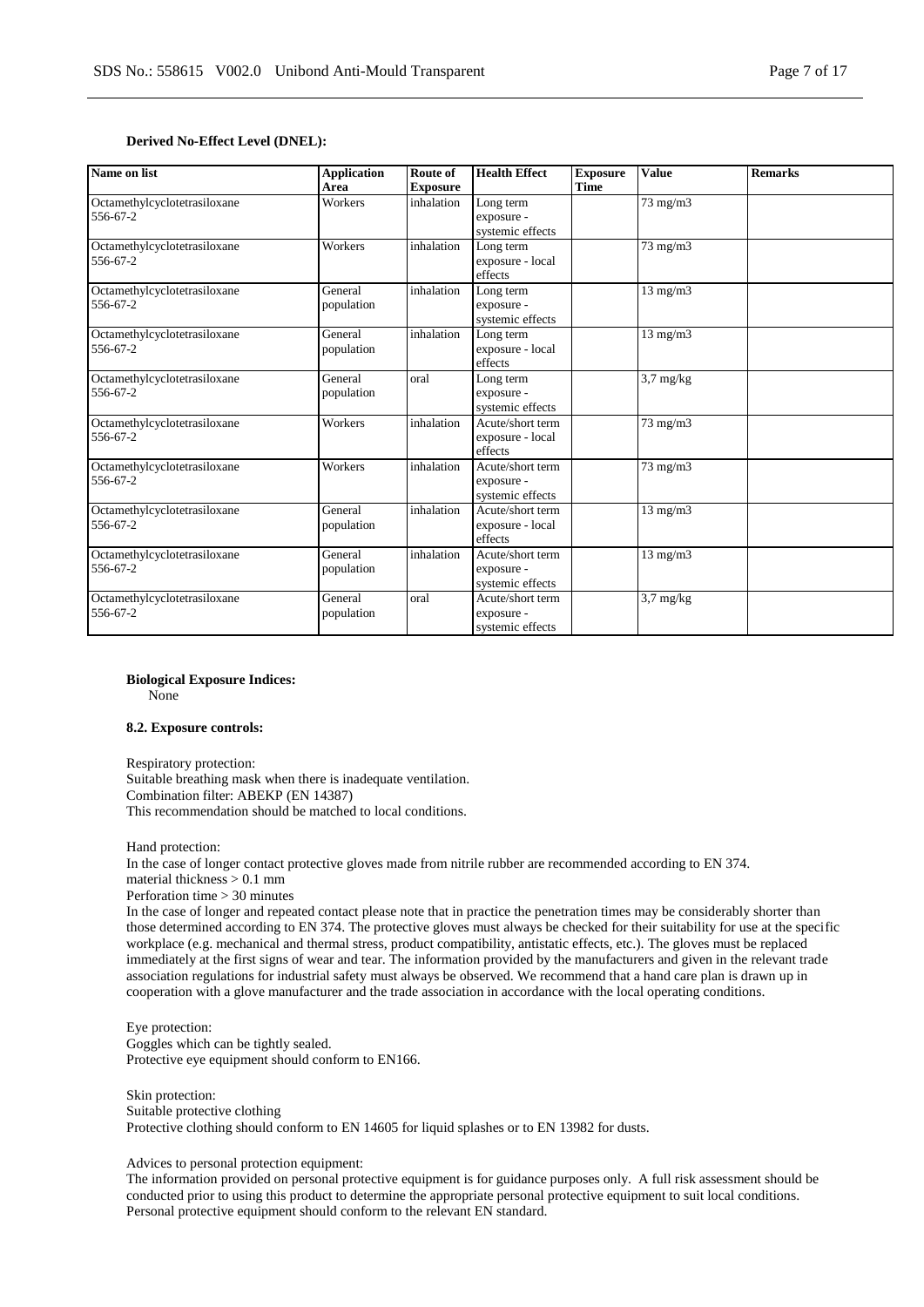## **SECTION 9: Physical and chemical properties**

### **9.1. Information on basic physical and chemical properties**

| Appearance                             | solid                              |
|----------------------------------------|------------------------------------|
|                                        | pasty                              |
|                                        | varied, according to               |
|                                        | coloration                         |
| Odor                                   | of acetic acid                     |
| Odour threshold                        | No data available / Not applicable |
|                                        |                                    |
| pH                                     | No data available / Not applicable |
| Melting point                          | No data available / Not applicable |
| Solidification temperature             | No data available / Not applicable |
| Initial boiling point                  | No data available / Not applicable |
| Flash point                            | Not applicable                     |
| Evaporation rate                       | No data available / Not applicable |
| Flammability                           | No data available / Not applicable |
| <b>Explosive limits</b>                | No data available / Not applicable |
| Vapour pressure                        | No data available / Not applicable |
| Relative vapour density:               | No data available / Not applicable |
| Density                                | $0,96 - 0,98$ g/cm3                |
| (23 °C (73.4 °F))                      |                                    |
| <b>Bulk</b> density                    | No data available / Not applicable |
| Solubility                             | No data available / Not applicable |
| Solubility (qualitative)               | Insoluble                          |
| $(23 °C (73.4 °F))$ ; Solvent: Water)  |                                    |
| Partition coefficient: n-octanol/water | No data available / Not applicable |
| Auto-ignition temperature              | No data available / Not applicable |
| Decomposition temperature              | No data available / Not applicable |
| Viscosity                              | No data available / Not applicable |
| Viscosity (kinematic)                  | No data available / Not applicable |
| Explosive properties                   | No data available / Not applicable |
| Oxidising properties                   | No data available / Not applicable |
|                                        |                                    |

### **9.2. Other information**

No data available / Not applicable

# **SECTION 10: Stability and reactivity**

#### **10.1. Reactivity** None if used for intended purpose.

## **10.2. Chemical stability**

Stable under recommended storage conditions.

#### **10.3. Possibility of hazardous reactions** See section reactivity

#### **10.4. Conditions to avoid** None if used for intended purpose.

#### **10.5. Incompatible materials** None if used properly.

### **10.6. Hazardous decomposition products**

Evolves acetic acid during cure.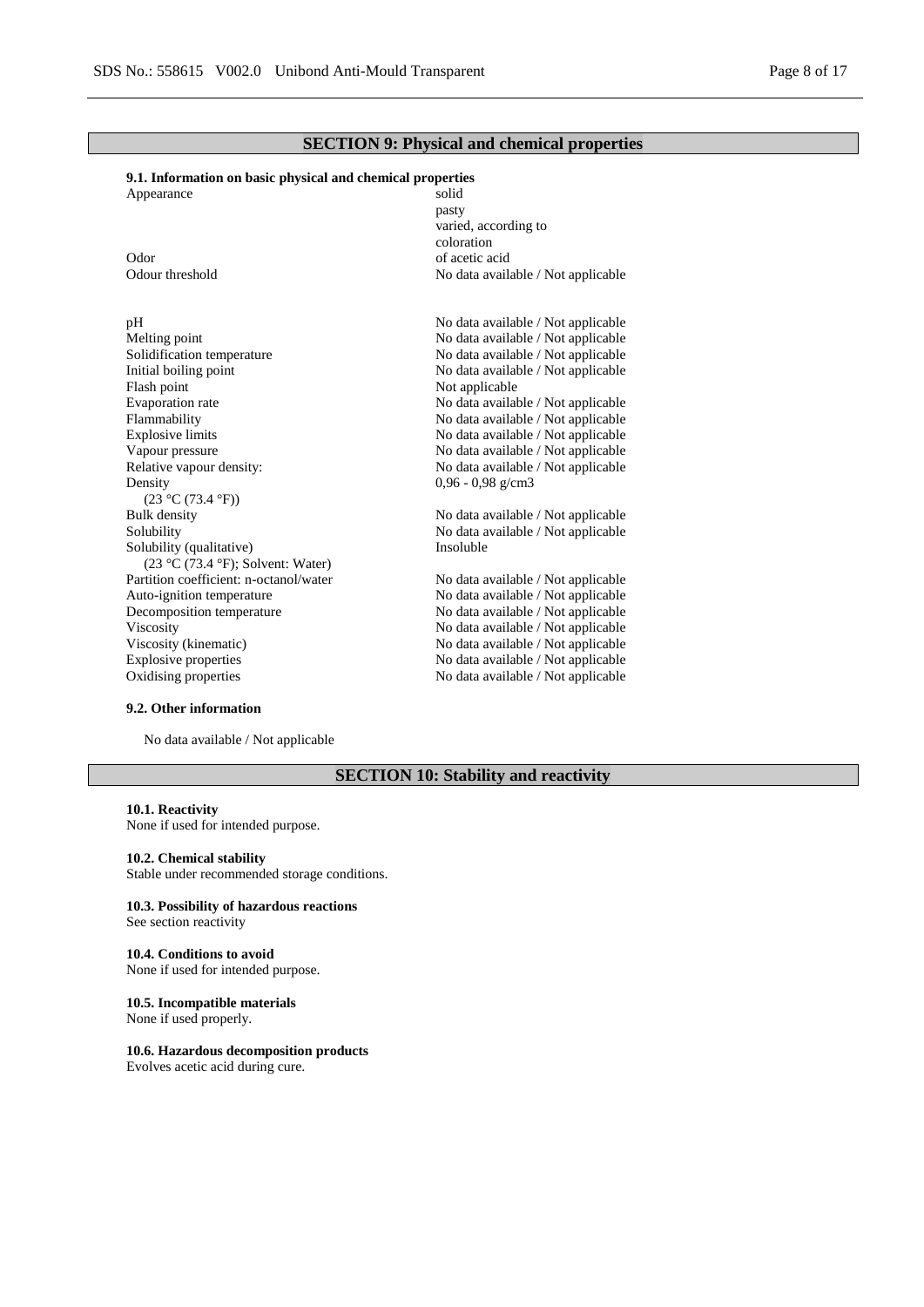# **SECTION 11: Toxicological information**

# **11.1. Information on toxicological effects**

## **Acute oral toxicity:**

The mixture is classified based on calculation method referring to the classified substances present in the mixture.

| Hazardous substances             | Value    | <b>Value</b>        | <b>Species</b> | <b>Method</b>                                           |
|----------------------------------|----------|---------------------|----------------|---------------------------------------------------------|
| CAS-No.                          | type     |                     |                |                                                         |
| Hydrocarbons, C15-C20,           | LD50     | $> 5.000$ mg/kg     | rat            | equivalent or similar to OECD Guideline 401 (Acute Oral |
| n-alkanes, isoalkanes,           |          |                     |                | Toxicity)                                               |
| cyclics, $< 0.03\%$              |          |                     |                |                                                         |
| aromatics                        |          |                     |                |                                                         |
| 1335203-17-2                     |          |                     |                |                                                         |
| Hydrocarbons, C14-C18,           | LD50     | $> 5.000$ mg/kg     | rat            | equivalent or similar to OECD Guideline 401 (Acute Oral |
| n-alkanes, isoalkanes,           |          |                     |                | Toxicity)                                               |
| cyclics, $\langle 2\%$ aromatics |          |                     |                |                                                         |
| 1174522-18-9                     |          |                     |                |                                                         |
| Titanium dioxide                 | LD50     | $> 5.000$ mg/kg     | rat            | OECD Guideline 425 (Acute Oral Toxicity: Up-and-Down    |
| 13463-67-7                       |          |                     |                | Procedure)                                              |
| octamethylcyclotetrasilox        | LD50     | $>$ 4.800 mg/kg     | rat            | equivalent or similar to OECD Guideline 401 (Acute Oral |
| ane                              |          |                     |                | Toxicity)                                               |
| 556-67-2                         |          |                     |                |                                                         |
| 4,5-Dichloro-2-octyl-2H-         | Acute    | $567 \text{ mg/kg}$ |                | Expert judgement                                        |
| isothiazol-3-one                 | toxicity |                     |                |                                                         |
| 64359-81-5                       | estimate |                     |                |                                                         |
|                                  | (ATE)    |                     |                |                                                         |
|                                  |          |                     |                |                                                         |

## **Acute dermal toxicity:**

The mixture is classified based on calculation method referring to the classified substances present in the mixture.

| <b>Hazardous</b> substances      | Value | <b>Value</b>    | <b>Species</b> | <b>Method</b>                                      |
|----------------------------------|-------|-----------------|----------------|----------------------------------------------------|
| CAS-No.                          | type  |                 |                |                                                    |
| Hydrocarbons, C15-C20,           | LD50  | $>$ 3.160 mg/kg | rabbit         | equivalent or similar to OECD Guideline 402 (Acute |
| n-alkanes, isoalkanes,           |       |                 |                | Dermal Toxicity)                                   |
| cyclics, $< 0.03\%$              |       |                 |                |                                                    |
| aromatics                        |       |                 |                |                                                    |
| 1335203-17-2                     |       |                 |                |                                                    |
| Hydrocarbons, C14-C18,           | LD50  | $>$ 3.160 mg/kg | rabbit         | equivalent or similar to OECD Guideline 402 (Acute |
| n-alkanes, isoalkanes,           |       |                 |                | Dermal Toxicity)                                   |
| cyclics, $\langle 2\%$ aromatics |       |                 |                |                                                    |
| 1174522-18-9                     |       |                 |                |                                                    |
| Titanium dioxide                 | LD50  | $\geq 10.000$   | hamster        | not specified                                      |
| 13463-67-7                       |       | mg/kg           |                |                                                    |
| octamethylcyclotetrasilox        | LD50  | $>$ 2.375 mg/kg | rat            | equivalent or similar to OECD Guideline 402 (Acute |
| ane                              |       |                 |                | Dermal Toxicity)                                   |
| 556-67-2                         |       |                 |                |                                                    |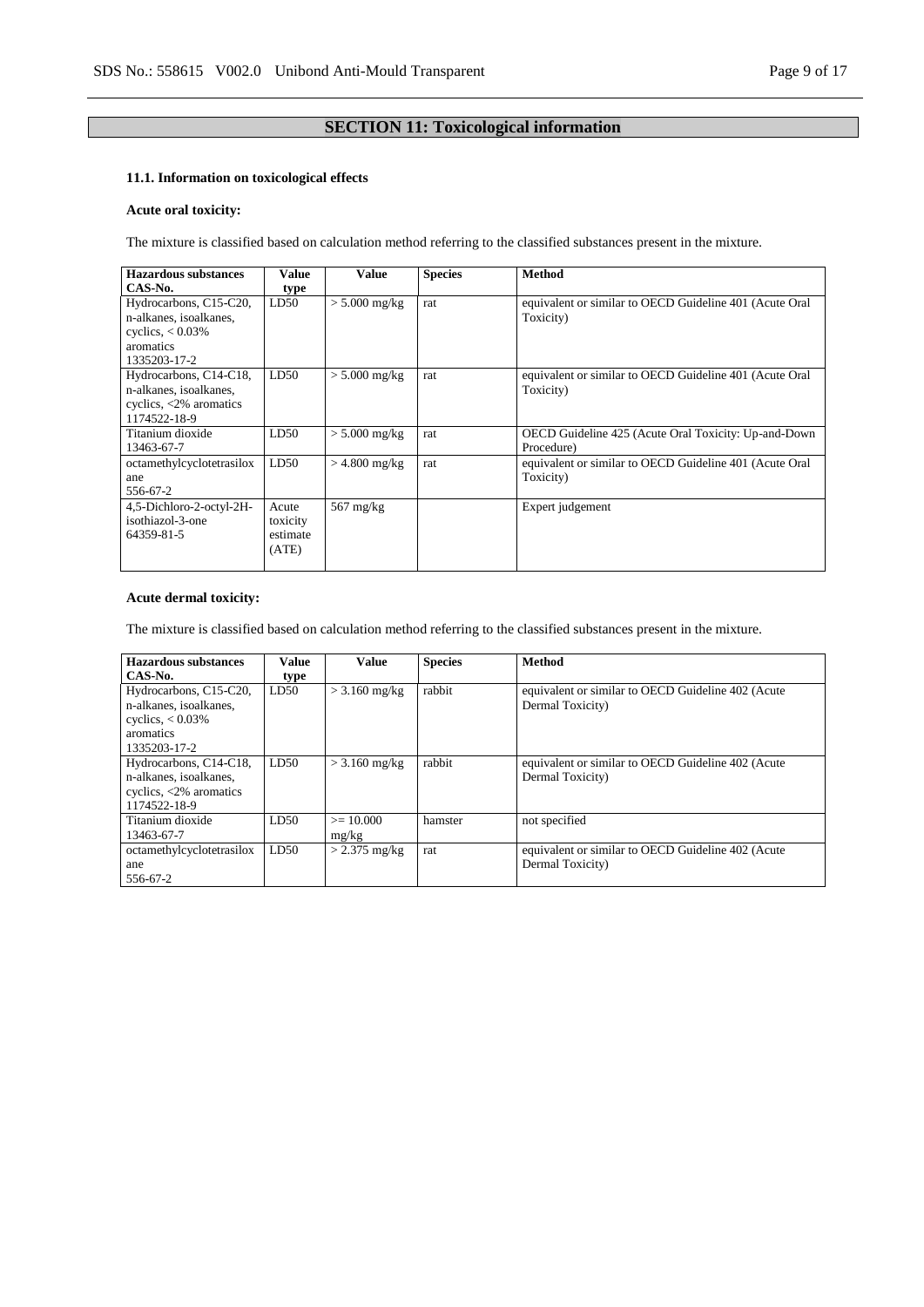### **Acute inhalative toxicity:**

The mixture is classified based on calculation method referring to the classified substances present in the mixture.

| Hazardous substances                                                                                 | Value                                  | Value                  | <b>Test atmosphere</b> | <b>Exposure</b> | <b>Species</b> | <b>Method</b>                                                                                |
|------------------------------------------------------------------------------------------------------|----------------------------------------|------------------------|------------------------|-----------------|----------------|----------------------------------------------------------------------------------------------|
| CAS-No.                                                                                              | type                                   |                        |                        | time            |                |                                                                                              |
| Hydrocarbons, C15-C20,<br>n-alkanes, isoalkanes,<br>cyclics, $< 0.03\%$<br>aromatics<br>1335203-17-2 | LC50                                   | $> 5,266$ mg/l         | dust/mist              | 4 h             | rat            | equivalent or similar to OECD<br>Guideline<br>403<br>(Acute<br><b>Inhalation Toxicity</b> )  |
| Hydrocarbons, C14-C18,<br>n-alkanes, isoalkanes,<br>cyclics, $\langle 2\%$ aromatics<br>1174522-18-9 | LC50                                   | $> 5,266$ mg/l         | dust/mist              | 4 h             | rat            | equivalent or similar to OECD<br>Guideline<br>403<br>(Acute)<br><b>Inhalation Toxicity</b> ) |
| Titanium dioxide<br>13463-67-7                                                                       | LC50                                   | $> 6.82$ mg/l          | dust                   | 4 h             | rat            | not specified                                                                                |
| octamethylcyclotetrasilox<br>ane<br>556-67-2                                                         | LC50                                   | $36 \text{ mg}/l$      | dust/mist              | 4 h             | rat            | OECD Guideline 403 (Acute<br><b>Inhalation Toxicity</b> )                                    |
| 4,5-Dichloro-2-octyl-2H-<br>isothiazol-3-one<br>64359-81-5                                           | Acute<br>toxicity<br>estimate<br>(ATE) | $0.16 \,\mathrm{mg}/1$ | dust/mist              | 4 h             |                | Expert judgement                                                                             |

#### **Skin corrosion/irritation:**

The mixture is classified based on calculation method referring to the classified substances present in the mixture.

| <b>Hazardous substances</b> | Result         | <b>Exposure</b> | <b>Species</b> | <b>Method</b>                                                   |
|-----------------------------|----------------|-----------------|----------------|-----------------------------------------------------------------|
| CAS-No.                     |                | time            |                |                                                                 |
| Hydrocarbons, C15-C20,      | not irritating | 4 h             | rabbit         | <b>OECD</b> Guideline 404 (Acute Dermal Irritation / Corrosion) |
| n-alkanes, isoalkanes,      |                |                 |                |                                                                 |
| cyclics, $< 0.03\%$         |                |                 |                |                                                                 |
| aromatics                   |                |                 |                |                                                                 |
| 1335203-17-2                |                |                 |                |                                                                 |
| Titanium dioxide            | not irritating | 4 h             | rabbit         | equivalent or similar to OECD Guideline 404 (Acute              |
| 13463-67-7                  |                |                 |                | Dermal Irritation / Corrosion)                                  |
| octamethylcyclotetrasilox   | not irritating |                 | rabbit         | equivalent or similar to OECD Guideline 404 (Acute              |
| ane                         |                |                 |                | Dermal Irritation / Corrosion)                                  |
| 556-67-2                    |                |                 |                |                                                                 |

#### **Serious eye damage/irritation:**

The mixture is classified based on calculation method referring to the classified substances present in the mixture.

| Hazardous substances      | Result         | <b>Exposure</b> | <b>Species</b> | <b>Method</b>                                           |
|---------------------------|----------------|-----------------|----------------|---------------------------------------------------------|
| CAS-No.                   |                | time            |                |                                                         |
| Hydrocarbons, C15-C20,    | not irritating |                 | rabbit         | OECD Guideline 405 (Acute Eye Irritation / Corrosion)   |
| n-alkanes, isoalkanes,    |                |                 |                |                                                         |
| cyclics, $< 0.03\%$       |                |                 |                |                                                         |
| aromatics                 |                |                 |                |                                                         |
| 1335203-17-2              |                |                 |                |                                                         |
| Titanium dioxide          | not irritating |                 | rabbit         | OECD Guideline 405 (Acute Eye Irritation / Corrosion)   |
| 13463-67-7                |                |                 |                |                                                         |
| octamethylcyclotetrasilox | not irritating |                 | rabbit         | equivalent or similar to OECD Guideline 405 (Acute Eye) |
| ane                       |                |                 |                | Irritation / Corrosion)                                 |
| 556-67-2                  |                |                 |                |                                                         |

#### **Respiratory or skin sensitization:**

The mixture is classified based on threshold limits referring to the classified substances present in the mixture.

| <b>Hazardous substances</b><br>CAS-No.       | <b>Result</b>   | <b>Test type</b>                      | <b>Species</b> | Method                                                                                          |
|----------------------------------------------|-----------------|---------------------------------------|----------------|-------------------------------------------------------------------------------------------------|
| Titanium dioxide<br>13463-67-7               | not sensitising | Mouse local lymphnode<br>assay (LLNA) | mouse          | equivalent or similar to OECD Guideline<br>429 (Skin Sensitisation: Local Lymph)<br>Node Assay) |
| octamethylcyclotetrasilox<br>ane<br>556-67-2 | not sensitising | Guinea pig maximisation<br>test       | guinea pig     | <b>OECD</b> Guideline 406 (Skin Sensitisation)                                                  |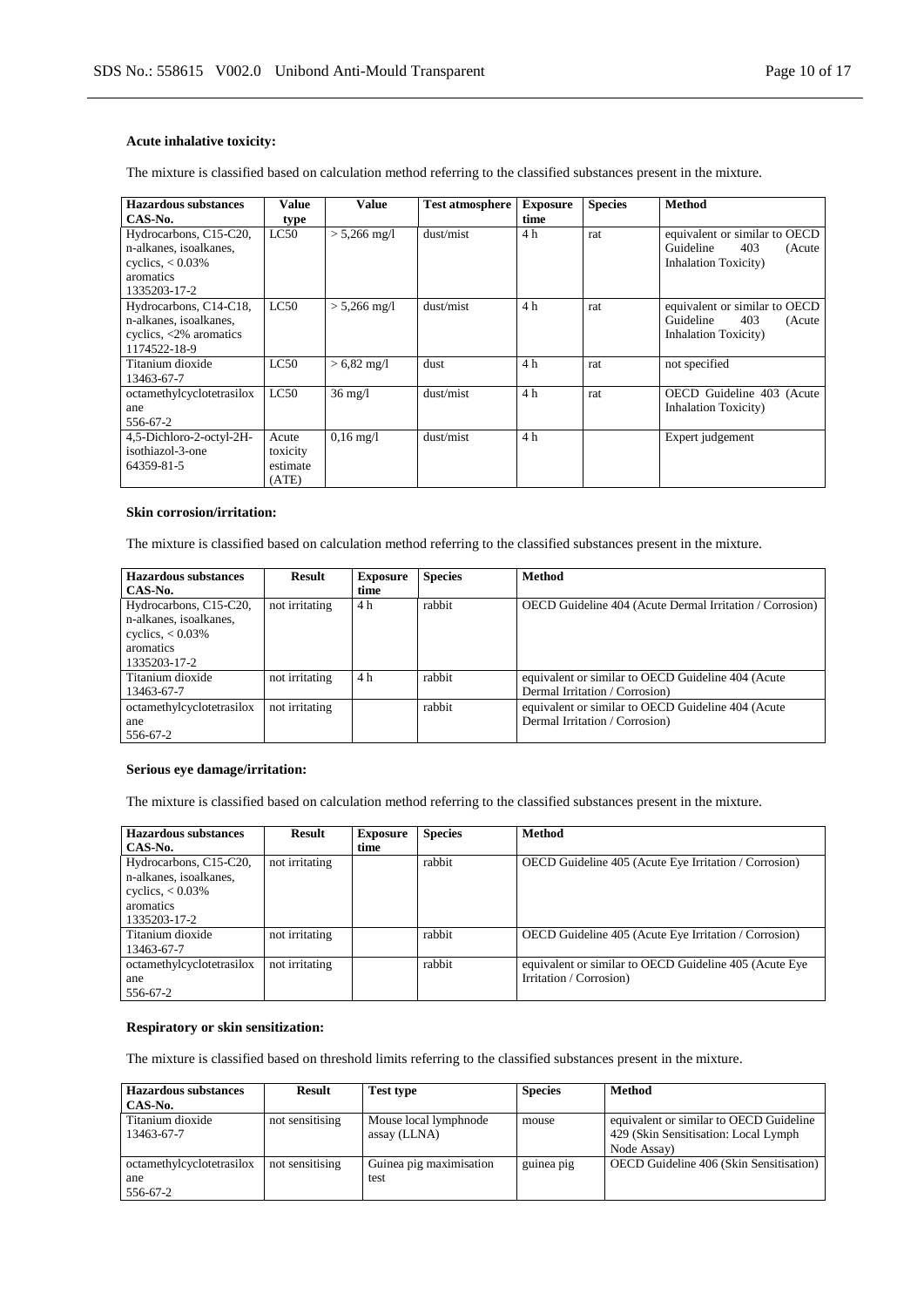### **Germ cell mutagenicity:**

The mixture is classified based on threshold limits referring to the classified substances present in the mixture.

| <b>Hazardous substances</b><br>CAS-No. | <b>Result</b> | Type of study /<br>Route of | <b>Metabolic</b><br>activation / | <b>Species</b> | <b>Method</b>                 |
|----------------------------------------|---------------|-----------------------------|----------------------------------|----------------|-------------------------------|
|                                        |               | administration              | <b>Exposure time</b>             |                |                               |
| Titanium dioxide                       | negative      | bacterial reverse           | with and without                 |                | <b>OECD</b> Guideline 471     |
| 13463-67-7                             |               | mutation assay (e.g.        |                                  |                | (Bacterial Reverse Mutation   |
|                                        |               | Ames test)                  |                                  |                | Assay)                        |
| Titanium dioxide                       | negative      | in vitro mammalian          | with and without                 |                | OECD Guideline 473 (In vitro  |
| 13463-67-7                             |               | chromosome                  |                                  |                | Mammalian Chromosome          |
|                                        |               | aberration test             |                                  |                | <b>Aberration Test</b> )      |
| Titanium dioxide                       | negative      | mammalian cell              | with and without                 |                | OECD Guideline 476 (In vitro  |
| 13463-67-7                             |               | gene mutation assay         |                                  |                | Mammalian Cell Gene           |
|                                        |               |                             |                                  |                | <b>Mutation Test</b> )        |
| octamethylcyclotetrasilox              | negative      | bacterial gene              | with and without                 |                | <b>OECD</b> Guideline 471     |
| ane                                    |               | mutation assay              |                                  |                | (Bacterial Reverse Mutation   |
| 556-67-2                               |               |                             |                                  |                | Assay)                        |
| octamethylcyclotetrasilox              | negative      | in vitro mammalian          | with and without                 |                | equivalent or similar to OECD |
| ane                                    |               | chromosome                  |                                  |                | Guideline 473 (In vitro       |
| 556-67-2                               |               | aberration test             |                                  |                | Mammalian Chromosome          |
|                                        |               |                             |                                  |                | <b>Aberration Test</b> )      |
| octamethylcyclotetrasilox              | negative      | mammalian cell              | with and without                 |                | equivalent or similar to OECD |
| ane                                    |               | gene mutation assay         |                                  |                | Guideline 476 (In vitro       |
| 556-67-2                               |               |                             |                                  |                | Mammalian Cell Gene           |
|                                        |               |                             |                                  |                | <b>Mutation Test</b> )        |

### **Carcinogenicity**

The mixture is classified based on threshold limits referring to the classified substances present in the mixture.

| <b>Hazardous components</b><br>CAS-No. | <b>Result</b>    | Route of<br>application | <b>Exposure</b><br>time $\theta$<br><b>Frequency</b><br>of treatment | <b>Species</b> | <b>Sex</b>  | <b>Method</b>                                                                              |
|----------------------------------------|------------------|-------------------------|----------------------------------------------------------------------|----------------|-------------|--------------------------------------------------------------------------------------------|
| Titanium dioxide<br>13463-67-7         | not carcinogenic | inhalation              | 24 m<br>6 h/d; 5 d/w                                                 | rat            | male/female | <b>OECD</b> Guideline 453<br>(Combined Chronic<br>Toxicity/<br>Carcinogenicity<br>Studies) |

# **Reproductive toxicity:**

The mixture is classified based on threshold limits referring to the classified substances present in the mixture.

| <b>Hazardous substances</b> | <b>Result / Value</b>    | <b>Test type</b> | Route of     | <b>Species</b> | <b>Method</b>            |
|-----------------------------|--------------------------|------------------|--------------|----------------|--------------------------|
| CAS-No.                     |                          |                  | application  |                |                          |
| Titanium dioxide            | NOAEL $P > 1.000$ mg/kg  |                  | oral: gavage | rat            | OECD Guideline 421       |
| 13463-67-7                  |                          |                  |              |                | (Reproduction $/$        |
|                             | NOAEL $F1 > 1.000$ mg/kg |                  |              |                | Developmental Toxicity   |
|                             |                          |                  |              |                | Screening Test)          |
| octamethylcyclotetrasilox   | NOAEL P 300 ppm          | two-             | inhalation   | rat            | equivalent or similar to |
| ane                         |                          | generation       |              |                | OECD Guideline 416 (Two- |
| 556-67-2                    | NOAEL F1 300 ppm         | study            |              |                | Generation Reproduction  |
|                             |                          |                  |              |                | <b>Toxicity Study</b> )  |

#### **STOT-single exposure:**

No data available.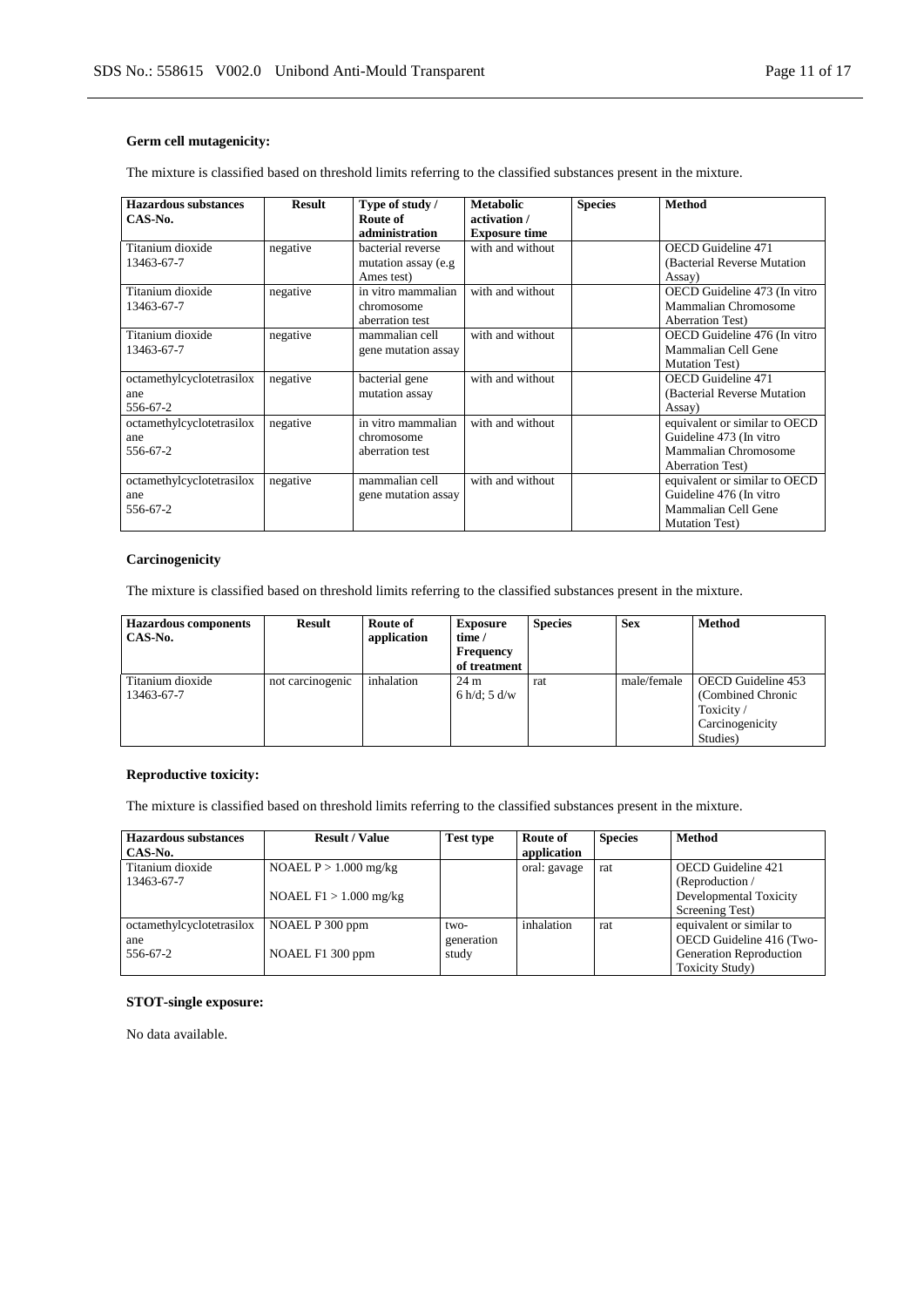## **STOT-repeated exposure::**

The mixture is classified based on threshold limits referring to the classified substances present in the mixture.

| Hazardous substances      | <b>Result / Value</b> | Route of     | <b>Exposure time /</b> | <b>Species</b> | <b>Method</b>               |
|---------------------------|-----------------------|--------------|------------------------|----------------|-----------------------------|
| CAS-No.                   |                       | application  | <b>Frequency of</b>    |                |                             |
|                           |                       |              | treatment              |                |                             |
| Titanium dioxide          | NOAEL $1.000$ mg/kg   | oral: gavage | 90 d                   | rat            | OECD Guideline 408          |
| 13463-67-7                |                       |              | daily                  |                | (Repeated Dose 90-Day)      |
|                           |                       |              |                        |                | Oral Toxicity in Rodents)   |
| octamethylcyclotetrasilox | LOAEL 35 ppm          | inhalation   | 6 h nose only          | rat            | OECD Guideline 412          |
| ane                       |                       |              | inhalation             |                | (Repeated Dose)             |
| 556-67-2                  |                       |              | 5 days/week for 13     |                | <b>Inhalation Toxicity:</b> |
|                           |                       |              | weeks                  |                | $28/14$ -Day)               |
| octamethylcyclotetrasilox | NOAEL 960 mg/kg       | dermal       | 3 w                    | rabbit         | equivalent or similar to    |
| ane                       |                       |              | 5 d/w                  |                | OECD Guideline 410          |
| 556-67-2                  |                       |              |                        |                | (Repeated Dose Dermal)      |
|                           |                       |              |                        |                | Toxicity: 21/28-Day         |
|                           |                       |              |                        |                | Study)                      |

### **Aspiration hazard:**

No data available.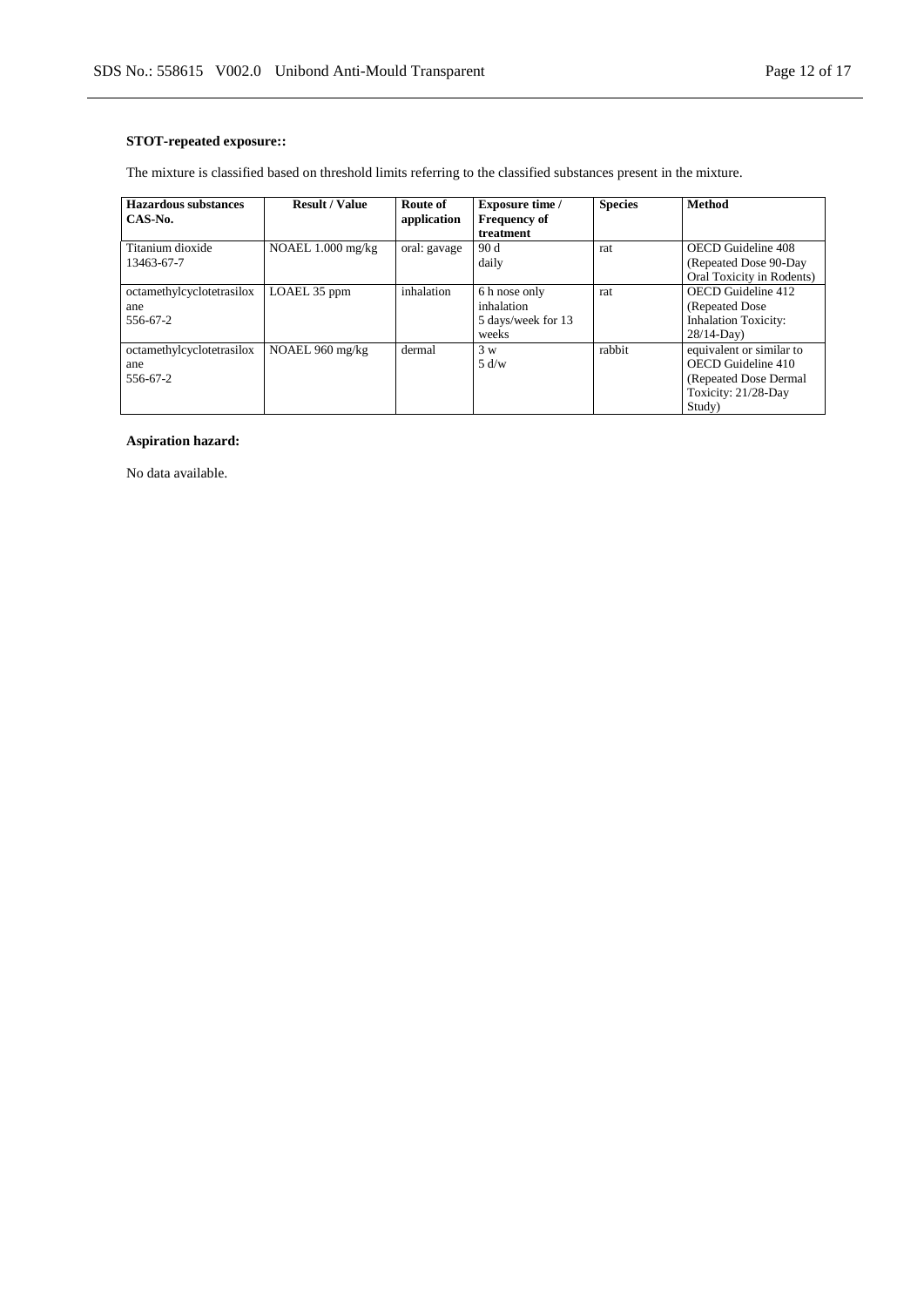## **SECTION 12: Ecological information**

### **General ecological information:**

Do not empty into drains, soil or bodies of water.

#### **12.1. Toxicity**

### **Toxicity (Fish):**

The mixture is classified based on calculation method referring to the classified substances present in the mixture.

| <b>Hazardous substances</b>     | <b>Value</b>     | Value                 | <b>Exposure time Species</b> |                            | Method                          |
|---------------------------------|------------------|-----------------------|------------------------------|----------------------------|---------------------------------|
| CAS-No.                         | type             |                       |                              |                            |                                 |
| Hydrocarbons, C15-C20, n-       | LC50             | $> 1.028$ mg/l        | 96 h                         | Scophthalmus maximus       | OECD Guideline 203 (Fish,       |
| alkanes, isoalkanes, cyclics, < |                  |                       |                              |                            | <b>Acute Toxicity Test)</b>     |
| 0.03% aromatics                 |                  |                       |                              |                            |                                 |
| 1335203-17-2                    |                  |                       |                              |                            |                                 |
| Hydrocarbons, C14-C18, n-       | $_{\text{LC50}}$ | $1.028$ mg/l          | 96 h                         | not specified              | not specified                   |
| alkanes, isoalkanes, cyclics,   |                  |                       |                              |                            |                                 |
| $<2\%$ aromatics                |                  |                       |                              |                            |                                 |
| 1174522-18-9                    |                  |                       |                              |                            |                                 |
| Titanium dioxide                | LC50             | Toxicity > Water      | 48 h                         | Leuciscus idus             | OECD Guideline 203 (Fish,       |
| 13463-67-7                      |                  | solubility            |                              |                            | <b>Acute Toxicity Test)</b>     |
| octamethylcyclotetrasiloxane    | NOEC             | $0,0044 \text{ mg}/1$ | 93 d                         | Salmo gairdneri (new name: | EPA OPPTS 797.1600 (Fish        |
| 556-67-2                        |                  |                       |                              | Oncorhynchus mykiss)       | Early Life Stage Toxicity       |
|                                 |                  |                       |                              |                            | Test)                           |
| octamethylcyclotetrasiloxane    | LC50             | Toxicity > Water      | 96 h                         | Oncorhynchus mykiss        | EPA OTS 797.1400 (Fish          |
| 556-67-2                        |                  | solubility            |                              |                            | <b>Acute Toxicity Test)</b>     |
| 4,5-Dichloro-2-octyl-2H-        | <b>NOEC</b>      | $0,00056$ mg/l        | 97 d                         | Oncorhynchus mykiss        | OECD Guideline 210 (fish        |
| isothiazol-3-one                |                  |                       |                              |                            | early lite stage toxicity test) |
| 64359-81-5                      |                  |                       |                              |                            |                                 |
| 4,5-Dichloro-2-octyl-2H-        | LC50             | $0.0027$ mg/l         | 96 h                         | Oncorhynchus mykiss        | OECD Guideline 203 (Fish,       |
| isothiazol-3-one                |                  |                       |                              |                            | <b>Acute Toxicity Test)</b>     |
| 64359-81-5                      |                  |                       |                              |                            |                                 |

### **Toxicity (Daphnia):**

The mixture is classified based on calculation method referring to the classified substances present in the mixture.

| Hazardous substances            | Value       | Value                 | <b>Exposure time Species</b> |               | <b>Method</b>                    |
|---------------------------------|-------------|-----------------------|------------------------------|---------------|----------------------------------|
| CAS-No.                         | type        |                       |                              |               |                                  |
| Hydrocarbons, C15-C20, n-       | LL50        | $> 3.193$ mg/l        | 48 h                         | Acartia tonsa | other guideline:                 |
| alkanes, isoalkanes, cyclics, < |             |                       |                              |               |                                  |
| 0.03% aromatics                 |             |                       |                              |               |                                  |
| 1335203-17-2                    |             |                       |                              |               |                                  |
| Hydrocarbons, C14-C18, n-       | <b>EC50</b> | $> 3.193$ mg/l        | 48 h                         | not specified | not specified                    |
| alkanes, isoalkanes, cyclics,   |             |                       |                              |               |                                  |
| $<2\%$ aromatics                |             |                       |                              |               |                                  |
| 1174522-18-9                    |             |                       |                              |               |                                  |
| Titanium dioxide                | <b>EC50</b> | Toxicity $>$ Water    | 48 h                         | Daphnia magna | OECD Guideline 202               |
| 13463-67-7                      |             | solubility            |                              |               | (Daphnia sp. Acute               |
|                                 |             |                       |                              |               | Immobilisation Test)             |
| octamethylcyclotetrasiloxane    | EC50        | Toxicity > Water      | 48 h                         | Daphnia magna | EPA OTS 797.1300                 |
| 556-67-2                        |             | solubility            |                              |               | (Aquatic Invertebrate Acute)     |
|                                 |             |                       |                              |               | <b>Toxicity Test, Freshwater</b> |
|                                 |             |                       |                              |               | Daphnids)                        |
| 4,5-Dichloro-2-octyl-2H-        | EC50        | $0,0057 \text{ mg}/1$ | 48 h                         | Daphnia magna | OECD Guideline 202               |
| isothiazol-3-one                |             |                       |                              |               | (Daphnia sp. Acute               |
| 64359-81-5                      |             |                       |                              |               | Immobilisation Test)             |

#### **Chronic toxicity to aquatic invertebrates**

The mixture is classified based on calculation method referring to the classified substances present in the mixture.

| <b>Hazardous substances</b>                                | Value       | Value          | <b>Exposure time Species</b> |               | Method                                          |
|------------------------------------------------------------|-------------|----------------|------------------------------|---------------|-------------------------------------------------|
| CAS-No.                                                    | type        |                |                              |               |                                                 |
| octamethylcyclotetrasiloxane                               | <b>NOEC</b> | $7.9 \mu$ g/l  | 21 d                         | Daphnia magna | EPA OTS 797.1330                                |
| 556-67-2                                                   |             |                |                              |               | (Daphnid Chronic Toxicity)<br>Test)             |
| 4,5-Dichloro-2-octyl-2H-<br>isothiazol-3-one<br>64359-81-5 | NOEC        | $0,00063$ mg/l | 21 d                         | Daphnia magna | OECD 211 (Daphnia)<br>magna, Reproduction Test) |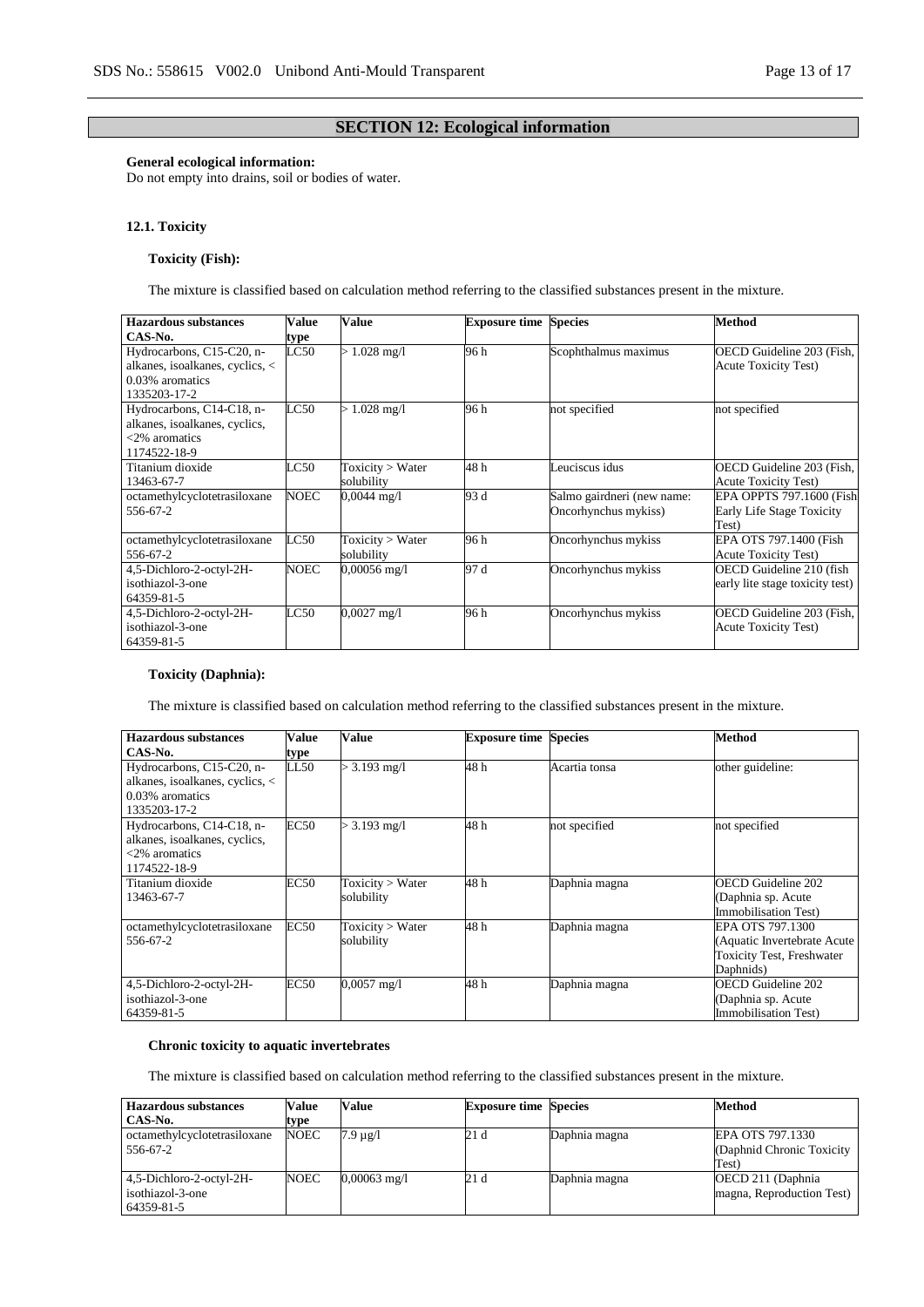## **Toxicity (Algae):**

The mixture is classified based on calculation method referring to the classified substances present in the mixture.

| Hazardous substances            | Value       | Value                | <b>Exposure time Species</b> |                                                          | <b>Method</b>             |
|---------------------------------|-------------|----------------------|------------------------------|----------------------------------------------------------|---------------------------|
| CAS-No.                         | type        |                      |                              |                                                          |                           |
| Hydrocarbons, C15-C20, n-       | EL50        | $> 10.000$ mg/l      | 72h                          | Skeletonema costatum                                     | ISO 10253 (Water quality) |
| alkanes, isoalkanes, cyclics, < |             |                      |                              |                                                          |                           |
| 0.03% aromatics                 |             |                      |                              |                                                          |                           |
| 1335203-17-2                    |             |                      |                              |                                                          |                           |
| Hydrocarbons, C14-C18, n-       | <b>EC50</b> | $> 3.198$ mg/l       | 72 h                         | Skeletonema costatum                                     | not specified             |
| alkanes, isoalkanes, cyclics,   |             |                      |                              |                                                          |                           |
| $<$ 2% aromatics                |             |                      |                              |                                                          |                           |
| 1174522-18-9                    |             |                      |                              |                                                          |                           |
| Titanium dioxide                | EC50        | Toxicity > Water     | 72 h                         | Pseudokirchneriella subcapitata                          | OECD Guideline 201 (Alga, |
| 13463-67-7                      |             | solubility           |                              |                                                          | Growth Inhibition Test)   |
| octamethylcyclotetrasiloxane    | EC50        | Toxicity > Water     | 96 h                         | Selenastrum capricornutum                                | EPA OTS 797.1050 (Algal)  |
| 556-67-2                        |             | solubility           |                              | (new name: Pseudokirchneriella Toxicity, Tiers I and II) |                           |
|                                 |             |                      |                              | subcapitata)                                             |                           |
| octamethylcyclotetrasiloxane    | EC10        | $0,022 \text{ mg}/1$ | 96 h                         | Selenastrum capricornutum                                | EPA OTS 797.1050 (Algal   |
| 556-67-2                        |             |                      |                              | (new name: Pseudokirchneriella Toxicity, Tiers I and II) |                           |
|                                 |             |                      |                              | subcapitata)                                             |                           |
| 4,5-Dichloro-2-octyl-2H-        | <b>EC50</b> | $0.077$ mg/l         | 72 h                         | Pseudokirchneriella subcapitata                          | OECD Guideline 201 (Alga, |
| isothiazol-3-one                |             |                      |                              |                                                          | Growth Inhibition Test)   |
| 64359-81-5                      |             |                      |                              |                                                          |                           |

### **Toxicity to microorganisms**

The mixture is classified based on calculation method referring to the classified substances present in the mixture.

| <b>Hazardous</b> substances                                                                     | Value        | Value                          | <b>Exposure time Species</b> |                                                                           | <b>Method</b>                                                                          |
|-------------------------------------------------------------------------------------------------|--------------|--------------------------------|------------------------------|---------------------------------------------------------------------------|----------------------------------------------------------------------------------------|
| CAS-No.                                                                                         | type         |                                |                              |                                                                           |                                                                                        |
| Hydrocarbons, C15-C20, n-<br>alkanes, isoalkanes, cyclics, <<br>0.03% aromatics<br>1335203-17-2 | <b>EC 50</b> | $> 100$ mg/l                   | 3h                           | activated sludge of a<br>predominantly domestic sewage (Activated Sludge, | <b>OECD</b> Guideline 209<br>Respiration Inhibition Test)                              |
| Titanium dioxide<br>13463-67-7                                                                  | EC0          | Toxicity > Water<br>solubility | 24 h                         | Pseudomonas fluorescens                                                   | DIN 38412, part 8<br>(Pseudomonas<br>Zellvermehrungshemm-<br>Test)                     |
| octamethylcyclotetrasiloxane<br>556-67-2                                                        | EC50         | Toxicity > Water<br>solubility | 3h                           | activated sludge                                                          | ISO 8192 (Test for<br>Inhibition of Oxygen<br>Consumption by Activated<br>Sludge)      |
| 4,5-Dichloro-2-octyl-2H-<br>isothiazol-3-one<br>64359-81-5                                      | <b>EC 50</b> | $5.7 \text{ mg}/1$             | 3h                           | activated sludge                                                          | <b>OECD</b> Guideline 209<br>(Activated Sludge,<br><b>Respiration Inhibition Test)</b> |

### **12.2. Persistence and degradability**

| <b>Hazardous substances</b><br>CAS-No.                                                          | <b>Result</b>              | <b>Test type</b> | <b>Degradability</b> | <b>Exposure</b><br>time | <b>Method</b>                                                                          |
|-------------------------------------------------------------------------------------------------|----------------------------|------------------|----------------------|-------------------------|----------------------------------------------------------------------------------------|
| Hydrocarbons, C15-C20, n-<br>alkanes, isoalkanes, cyclics, <<br>0.03% aromatics<br>1335203-17-2 | readily biodegradable      | aerobic          | 74 %                 | 28 d                    | OECD Guideline 306<br>(Biodegradability in Seawater)                                   |
| octamethylcyclotetrasiloxane<br>556-67-2                                                        | not readily biodegradable. | aerobic          | 3.7 %                | 29d                     | OECD Guideline 310 (Ready<br>BiodegradabilityCO2 in Sealed<br>Vessels (Headspace Test) |
| 4,5-Dichloro-2-octyl-2H-<br>isothiazol-3-one<br>64359-81-5                                      | not readily biodegradable. | not specified    | $> 0 - 60\%$         | 28d                     | OECD $301$ A - F                                                                       |

### **12.3. Bioaccumulative potential**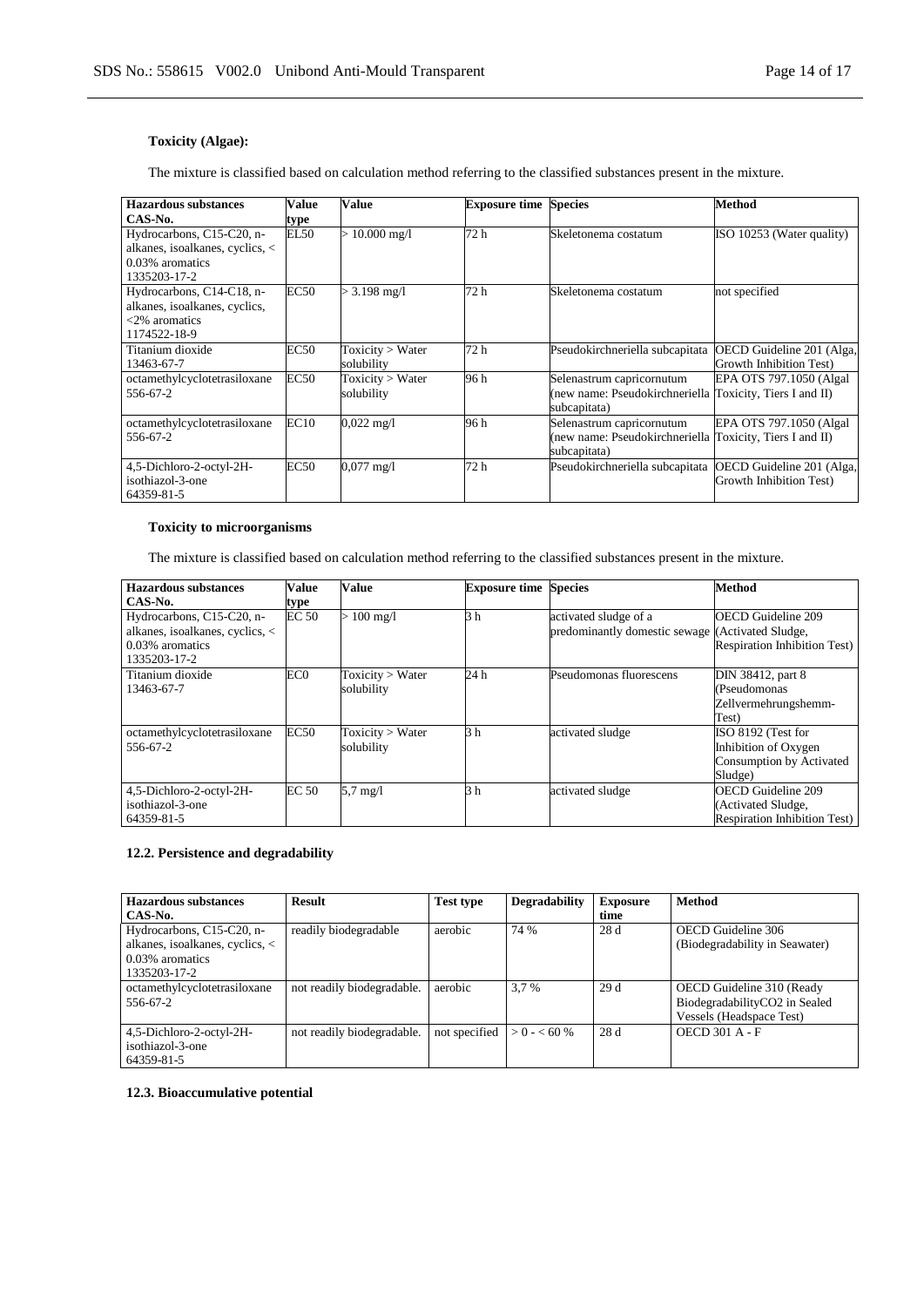| <b>Hazardous substances</b>  | <b>Bioconcentratio</b> | <b>Exposure time</b> | <b>Temperature</b> | <b>Species</b> | <b>Method</b>                        |
|------------------------------|------------------------|----------------------|--------------------|----------------|--------------------------------------|
| CAS-No.                      | n factor (BCF)         |                      |                    |                |                                      |
| octamethylcyclotetrasiloxane | 12.400                 | 28d                  |                    | Pimephales     | EPA OTS 797.1520 (Fish               |
| 556-67-2                     |                        |                      |                    | promelas       | <b>Bioconcentration Test-Rainbow</b> |
|                              |                        |                      |                    |                | Trout)                               |
| 4,5-Dichloro-2-octyl-2H-     | < 13                   |                      |                    |                | not specified                        |
| isothiazol-3-one             |                        |                      |                    |                |                                      |
| 64359-81-5                   |                        |                      |                    |                |                                      |

### **12.4. Mobility in soil**

| <b>Hazardous substances</b><br>CAS-No.                     | LogPow | Temperature       | Method                                                                                   |
|------------------------------------------------------------|--------|-------------------|------------------------------------------------------------------------------------------|
| octamethylcyclotetrasiloxane<br>556-67-2                   | 6.488  | $25.1 \text{ °C}$ | OECD Guideline 123 (Partition Coefficient (1-Octanol / Water), Slow-<br>Stirring Method) |
| 4,5-Dichloro-2-octyl-2H-<br>isothiazol-3-one<br>64359-81-5 | 2,8    |                   | not specified                                                                            |

### **12.5. Results of PBT and vPvB assessment**

| <b>Hazardous substances</b>                   | PBT/vPvB                                                                                 |  |  |
|-----------------------------------------------|------------------------------------------------------------------------------------------|--|--|
| CAS-No.                                       |                                                                                          |  |  |
| Hydrocarbons, C15-C20, n-alkanes, isoalkanes, | Not fulfilling Persistent, Bioaccumulative and Toxic (PBT), very Persistent and very     |  |  |
| cyclics, $< 0.03\%$ aromatics                 | Bioaccumulative (vPvB) criteria.                                                         |  |  |
| 1335203-17-2                                  |                                                                                          |  |  |
| Hydrocarbons, C14-C18, n-alkanes, isoalkanes, | Not fulfilling Persistent, Bioaccumulative and Toxic (PBT), very Persistent and very     |  |  |
| cyclics, $\langle 2\%$ aromatics              | Bioaccumulative (vPvB) criteria.                                                         |  |  |
| 1174522-18-9                                  |                                                                                          |  |  |
| Titanium dioxide                              | According to Annex XIII of regulation (EC) 1907/2006 a PBT and vPvB assessment shall not |  |  |
| 13463-67-7                                    | be conducted for inorganic substances.                                                   |  |  |
| octamethylcyclotetrasiloxane                  | Fulfilling Persistent, Bioaccumulative and Toxic (PBT), very Persistent and very         |  |  |
| 556-67-2                                      | Bioaccumulative (vPvB) criteria.                                                         |  |  |
| 4,5-Dichloro-2-octyl-2H-isothiazol-3-one      | Not fulfilling Persistent, Bioaccumulative and Toxic (PBT), very Persistent and very     |  |  |
| 64359-81-5                                    | Bioaccumulative (vPvB) criteria.                                                         |  |  |

### **12.6. Other adverse effects**

No data available.

# **SECTION 13: Disposal considerations**

# **13.1. Waste treatment methods**

Product disposal:

Dispose of waste and residues in accordance with local authority requirements.

#### Disposal of uncleaned packages:

Use packages for recycling only when totally empty.

Waste code 080409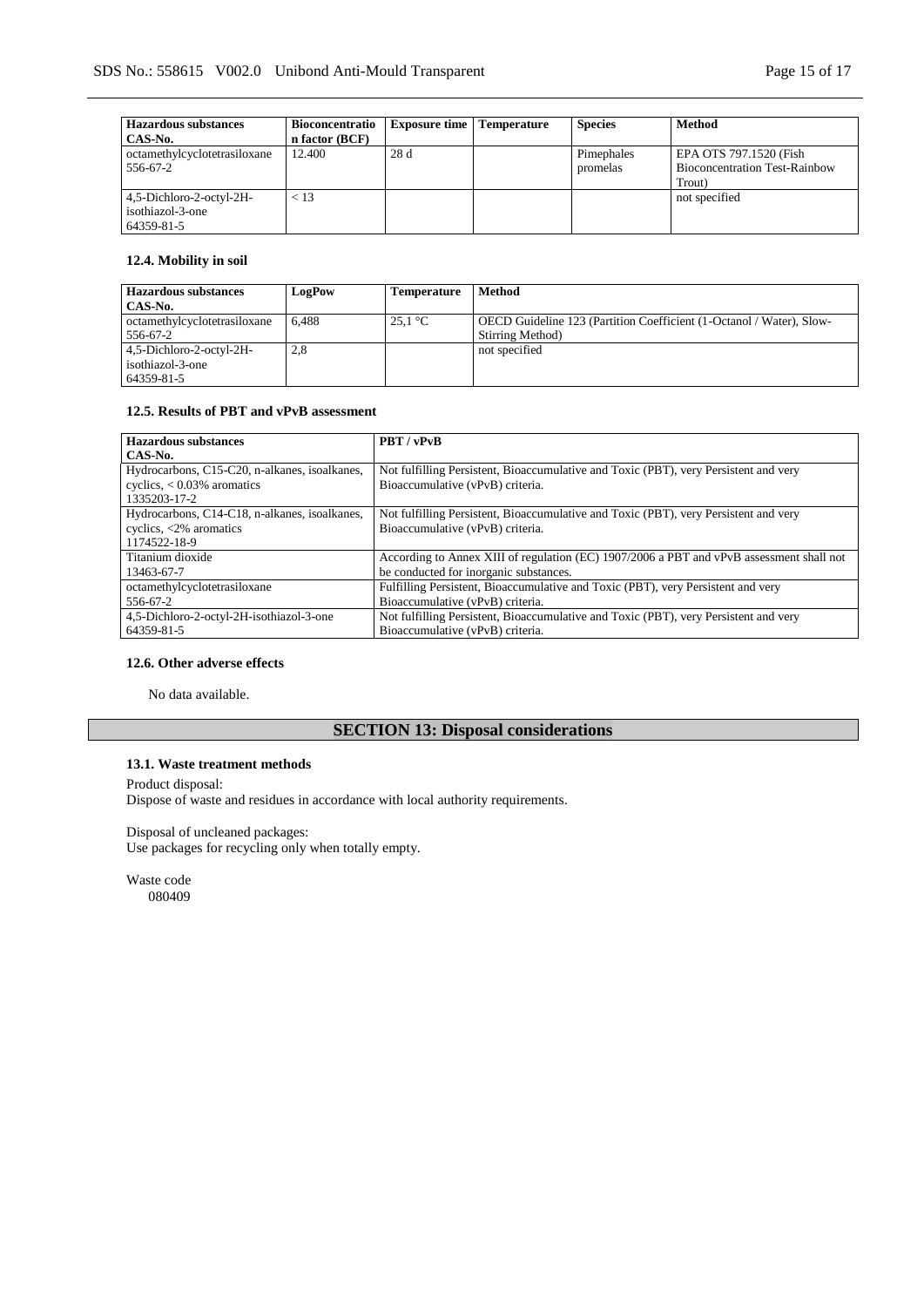# **SECTION 14: Transport information**

| 14.1. | <b>UN</b> number             |                                                                                                                                                                                                                                                                                                                                                                                                                             |  |  |  |  |  |
|-------|------------------------------|-----------------------------------------------------------------------------------------------------------------------------------------------------------------------------------------------------------------------------------------------------------------------------------------------------------------------------------------------------------------------------------------------------------------------------|--|--|--|--|--|
|       | <b>ADR</b>                   | 3077                                                                                                                                                                                                                                                                                                                                                                                                                        |  |  |  |  |  |
|       | <b>RID</b>                   | 3077                                                                                                                                                                                                                                                                                                                                                                                                                        |  |  |  |  |  |
|       |                              |                                                                                                                                                                                                                                                                                                                                                                                                                             |  |  |  |  |  |
|       | <b>ADN</b>                   | 3077                                                                                                                                                                                                                                                                                                                                                                                                                        |  |  |  |  |  |
|       | <b>IMDG</b>                  | 3077                                                                                                                                                                                                                                                                                                                                                                                                                        |  |  |  |  |  |
|       | <b>IATA</b>                  | 3077                                                                                                                                                                                                                                                                                                                                                                                                                        |  |  |  |  |  |
| 14.2. | UN proper shipping name      |                                                                                                                                                                                                                                                                                                                                                                                                                             |  |  |  |  |  |
|       | <b>ADR</b>                   | ENVIRONMENTALLY HAZARDOUS SUBSTANCE, SOLID, N.O.S. (4,5-<br>Dichloro-2-octyl-2H-isothiazol-3-one, octamethylcyclotetrasiloxane)                                                                                                                                                                                                                                                                                             |  |  |  |  |  |
|       | <b>RID</b>                   | ENVIRONMENTALLY HAZARDOUS SUBSTANCE, SOLID, N.O.S. (4,5-<br>Dichloro-2-octyl-2H-isothiazol-3-one,octamethylcyclotetrasiloxane)                                                                                                                                                                                                                                                                                              |  |  |  |  |  |
|       | ADN                          | ENVIRONMENTALLY HAZARDOUS SUBSTANCE, SOLID, N.O.S. (4,5-<br>Dichloro-2-octyl-2H-isothiazol-3-one,octamethylcyclotetrasiloxane)                                                                                                                                                                                                                                                                                              |  |  |  |  |  |
|       | <b>IMDG</b>                  | ENVIRONMENTALLY HAZARDOUS SUBSTANCE, SOLID, N.O.S. (4,5-<br>Dichloro-2-octyl-2H-isothiazol-3-one,octamethylcyclotetrasiloxane)                                                                                                                                                                                                                                                                                              |  |  |  |  |  |
|       | <b>IATA</b>                  | Environmentally hazardous substance, solid, n.o.s. (4,5-Dichloro-2-octyl-2H-<br>isothiazol-3-one, octamethylcyclotetrasiloxane)                                                                                                                                                                                                                                                                                             |  |  |  |  |  |
| 14.3. |                              | <b>Transport hazard class(es)</b>                                                                                                                                                                                                                                                                                                                                                                                           |  |  |  |  |  |
|       | <b>ADR</b>                   | 9                                                                                                                                                                                                                                                                                                                                                                                                                           |  |  |  |  |  |
|       | <b>RID</b>                   | 9                                                                                                                                                                                                                                                                                                                                                                                                                           |  |  |  |  |  |
|       | <b>ADN</b>                   | 9                                                                                                                                                                                                                                                                                                                                                                                                                           |  |  |  |  |  |
|       | <b>IMDG</b>                  | 9                                                                                                                                                                                                                                                                                                                                                                                                                           |  |  |  |  |  |
|       | IATA                         | 9                                                                                                                                                                                                                                                                                                                                                                                                                           |  |  |  |  |  |
|       |                              |                                                                                                                                                                                                                                                                                                                                                                                                                             |  |  |  |  |  |
| 14.4. | Packing group                |                                                                                                                                                                                                                                                                                                                                                                                                                             |  |  |  |  |  |
|       | <b>ADR</b>                   | Ш                                                                                                                                                                                                                                                                                                                                                                                                                           |  |  |  |  |  |
|       | <b>RID</b>                   | Ш                                                                                                                                                                                                                                                                                                                                                                                                                           |  |  |  |  |  |
|       | <b>ADN</b>                   | Ш                                                                                                                                                                                                                                                                                                                                                                                                                           |  |  |  |  |  |
|       | <b>IMDG</b>                  | Ш                                                                                                                                                                                                                                                                                                                                                                                                                           |  |  |  |  |  |
|       | <b>IATA</b>                  | Ш                                                                                                                                                                                                                                                                                                                                                                                                                           |  |  |  |  |  |
| 14.5. | <b>Environmental hazards</b> |                                                                                                                                                                                                                                                                                                                                                                                                                             |  |  |  |  |  |
|       | ADR                          | not applicable                                                                                                                                                                                                                                                                                                                                                                                                              |  |  |  |  |  |
|       | RID                          | not applicable                                                                                                                                                                                                                                                                                                                                                                                                              |  |  |  |  |  |
|       | <b>ADN</b>                   | not applicable                                                                                                                                                                                                                                                                                                                                                                                                              |  |  |  |  |  |
|       | <b>IMDG</b>                  | Marine pollutant                                                                                                                                                                                                                                                                                                                                                                                                            |  |  |  |  |  |
|       |                              |                                                                                                                                                                                                                                                                                                                                                                                                                             |  |  |  |  |  |
|       | <b>IATA</b>                  | not applicable                                                                                                                                                                                                                                                                                                                                                                                                              |  |  |  |  |  |
| 14.6. | Special precautions for user |                                                                                                                                                                                                                                                                                                                                                                                                                             |  |  |  |  |  |
|       | ADR                          | not applicable<br>Tunnelcode:                                                                                                                                                                                                                                                                                                                                                                                               |  |  |  |  |  |
|       | <b>RID</b>                   | not applicable                                                                                                                                                                                                                                                                                                                                                                                                              |  |  |  |  |  |
|       | <b>ADN</b>                   | not applicable                                                                                                                                                                                                                                                                                                                                                                                                              |  |  |  |  |  |
|       | <b>IMDG</b>                  | not applicable                                                                                                                                                                                                                                                                                                                                                                                                              |  |  |  |  |  |
|       | <b>IATA</b>                  | not applicable                                                                                                                                                                                                                                                                                                                                                                                                              |  |  |  |  |  |
|       |                              | The transport classifications in this section apply generally to packed and bulk goods alike. For<br>containers with a net volume of no more than 5 L for liquid substances or a net mass of no more than 5<br>kg for solid substances per individual or inner package, the exemptions SP 375 (ADR), 197 (IATA),<br>969 (IMDG) may be applied, which can result in a deviation from the transport classification for packed |  |  |  |  |  |
|       | goods.                       |                                                                                                                                                                                                                                                                                                                                                                                                                             |  |  |  |  |  |
| 14.7. |                              | Transport in bulk according to Annex II of Marpol and the IBC Code                                                                                                                                                                                                                                                                                                                                                          |  |  |  |  |  |

not applicable